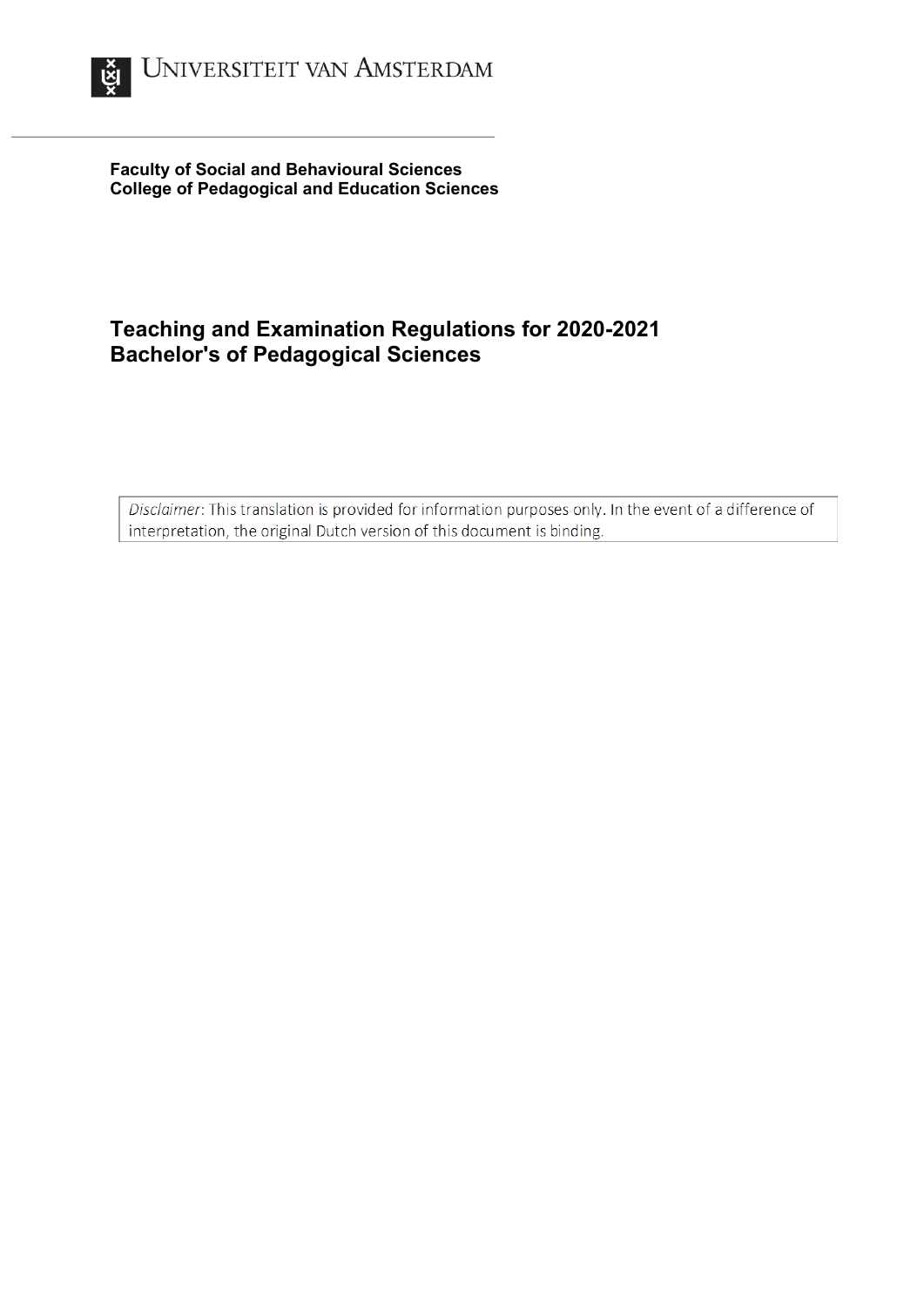## **Section A: Faculty-wide section**

## **1. General provisions**

Article A.1.1 Applicability of the Regulations Article A.1.2 Definitions

## **2. Prior education and admission**

Article A.2.1 Prior education

Article A.2.2 Equivalent prior education

Article A.2.3 Entrance examination

Article A.2.4 Refusal or termination of enrolment/unsuitability

## **3. Degree programme structure**

Article A.3.1 Structure of the academic year

Article A.3.2 Structure of the degree programme and participation in education activities

## **4. Assessment and examinations**

Article A.4.1 Participation in examinations

- Article A.4.2 Type of examination
- Article A.4.3 Oral examinations
- Article A.4.4 Determination and announcement of assessment results
- Article A.4.5 Examination opportunities
- Article A.4.6 Marks and other results
- Article A.4.7 Exemption
- Article A.4.8 Validity period of results
- Article A.4.9 Right of inspection
- Article A.4.10 Post-exam discussion
- Article A.4.11 Bachelor's final examination
- Article A.4.12 Degree certificate and statement

Article A.4.13 Fraud and plagiarism

## **5. Honours programme**

Article A.5.1 Honours programme

#### **6. Academic student counselling, advice regarding continuation of studies and study progress**

- Article A.6.1 Study progress administration and academic student counselling
- Article A.6.2 Advice regarding continuation of studies
- Article A.6.3 (Negative) binding study advice
- Article A.6.4 Personal circumstances and hardship clause

Article A.6.5 Adaptations for students with a disability

## **7. Teaching evaluation**

Article A.7.1 Teaching evaluation

## **8. Hardship clause**

Article A.8.1 Hardship clause

## **9. Transitional and final provisions**

Article A.9.1 Amendment and periodic review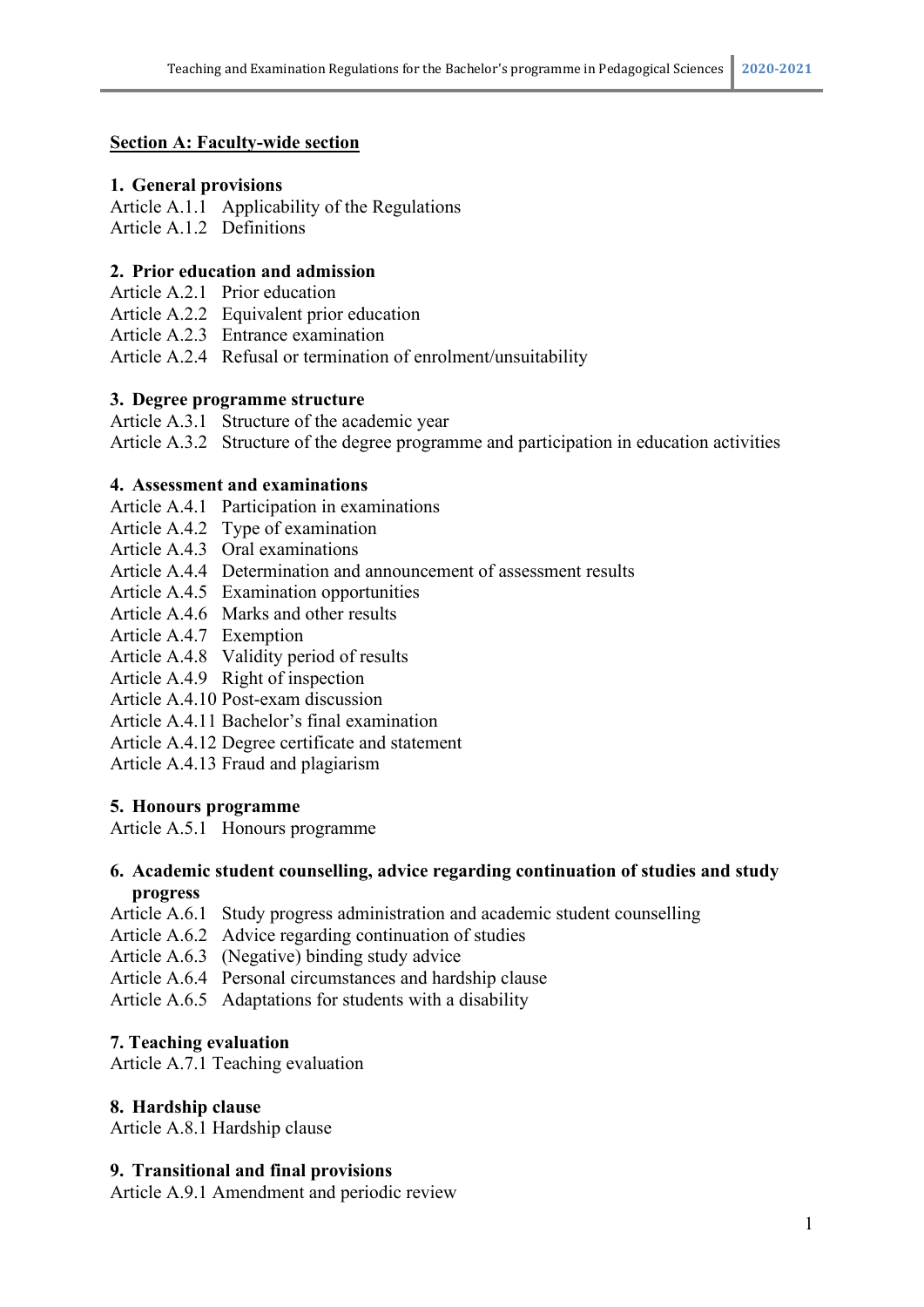Article A.9.2 Transitional provisions Article A.9.3 Publication Article A.9.4 Entry into force

#### **Section B: Programme-specific section**

#### **1. General provisions**

- Article B.1.1 Definitions
- Article B.1.2 Degree programme information
- Article B.1.3 Entry date

## **2. Programme objectives and exit qualifications**

- Article B.2.1 Objective of the degree programme
- Article B.2.2 Exit qualifications

#### **3. Further admission requirements**

- Article B.3.1 Further admission requirements
- Article B.3.2 Entrance examination
- Article B.3.3 Dutch-language requirements for Dutch-language Bachelor's programmes
- Article B.3.5 Admissions procedure

#### **4. Curriculum structure**

- Article B.4.1 Composition of the degree programme
- Article B.4.2 Compulsory units of study
- Article B.4.3 Course components completed elsewhere
- Article B.4.4 Electives
- Article B.4.5 Minors and majors
- Article B.4.6 Free curriculum
- Article B.4.7 Studying abroad

#### **5. Teaching, assessment and examinations**

- Article B.5.1 Language of instruction
- Article B.5.2 Syllabus
- Article B.5.4 Participation in courses and rules for priority admission
- Article B.5.5 Further conditions for registration for units of study
- Article B.5.6 Participation in practical exercises and tutorial sessions
- Article B.5.7 Sequence of examinations
- Article B.5.8 Further conditions for registration for examinations
- Article B.5.9 Further conditions for examination opportunities
- Article B.5.10 Determination and announcement of assessment results
- Article B.5.11 Validity period of results
- Article B.5.12 Further conditions for exemption
- Article B.5.13 Degree

Article B.5.14 Further conditions for degree certificate

## **6. Honours programme**

Article B.6.1 Honours track

## **7. Academic student counselling and advice regarding continuation of studies**

Article B.7.1 Academic student counselling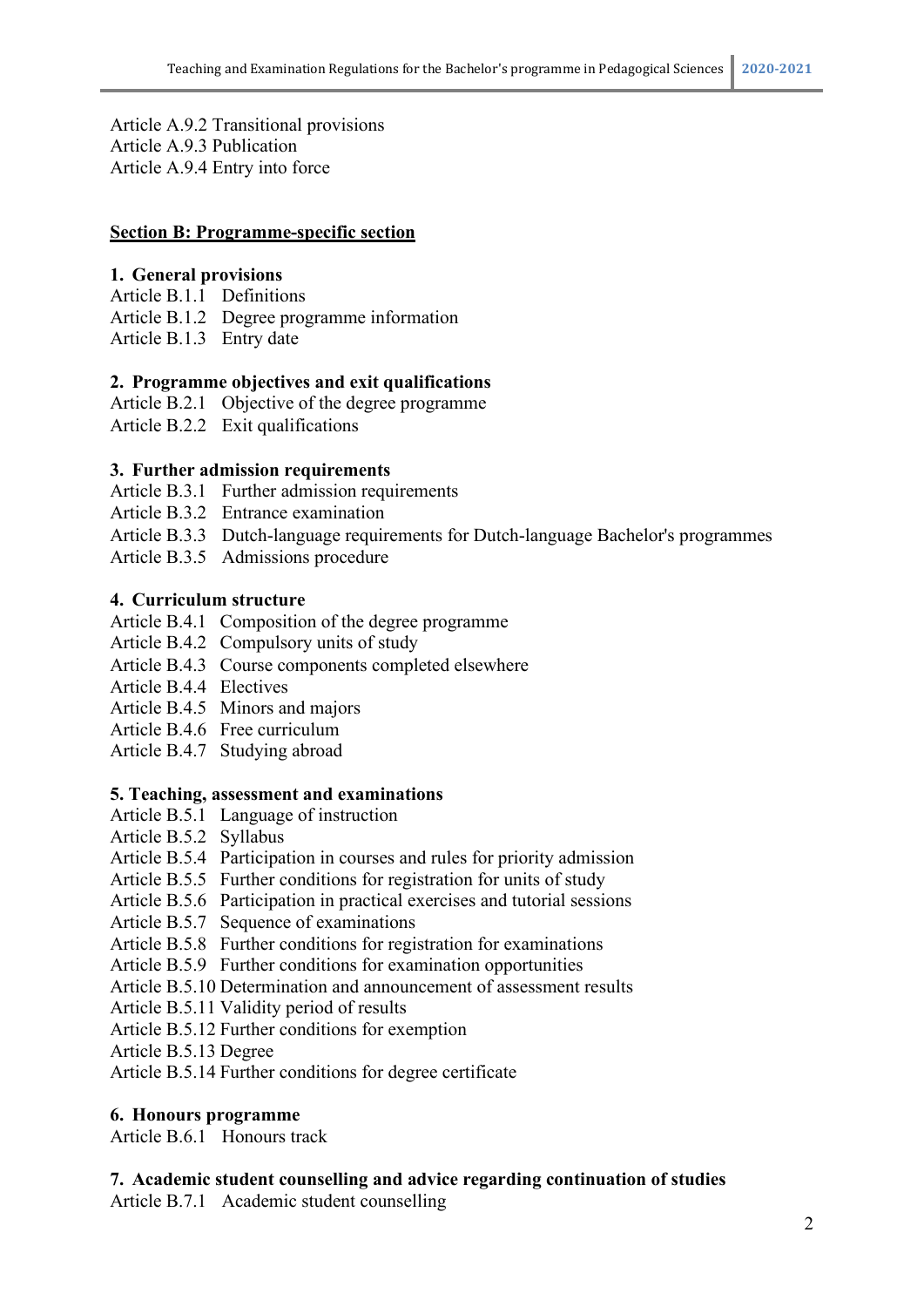Article B.7.2 (Negative) binding study advice

## **8. Teaching evaluation**

Article 8.1 Teaching evaluation

## **9. Transitional and final provisions**

- Article B.9.1 Amendment and periodic review
- Article B.9.2 Transitional provisions
- Article B.9.3 Publication
- Article B.9.4 Entry into force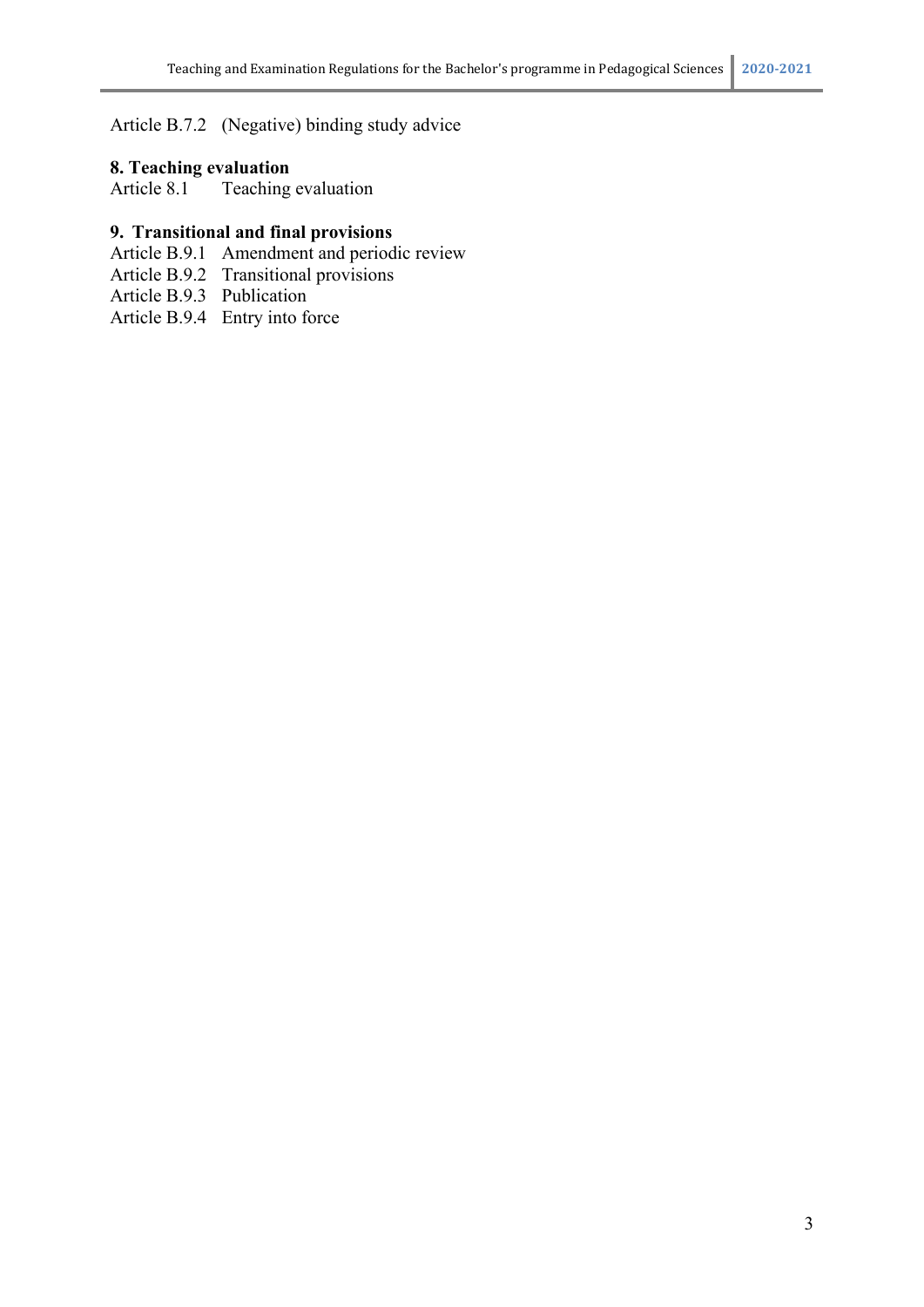# **Section A Faculty-wide section**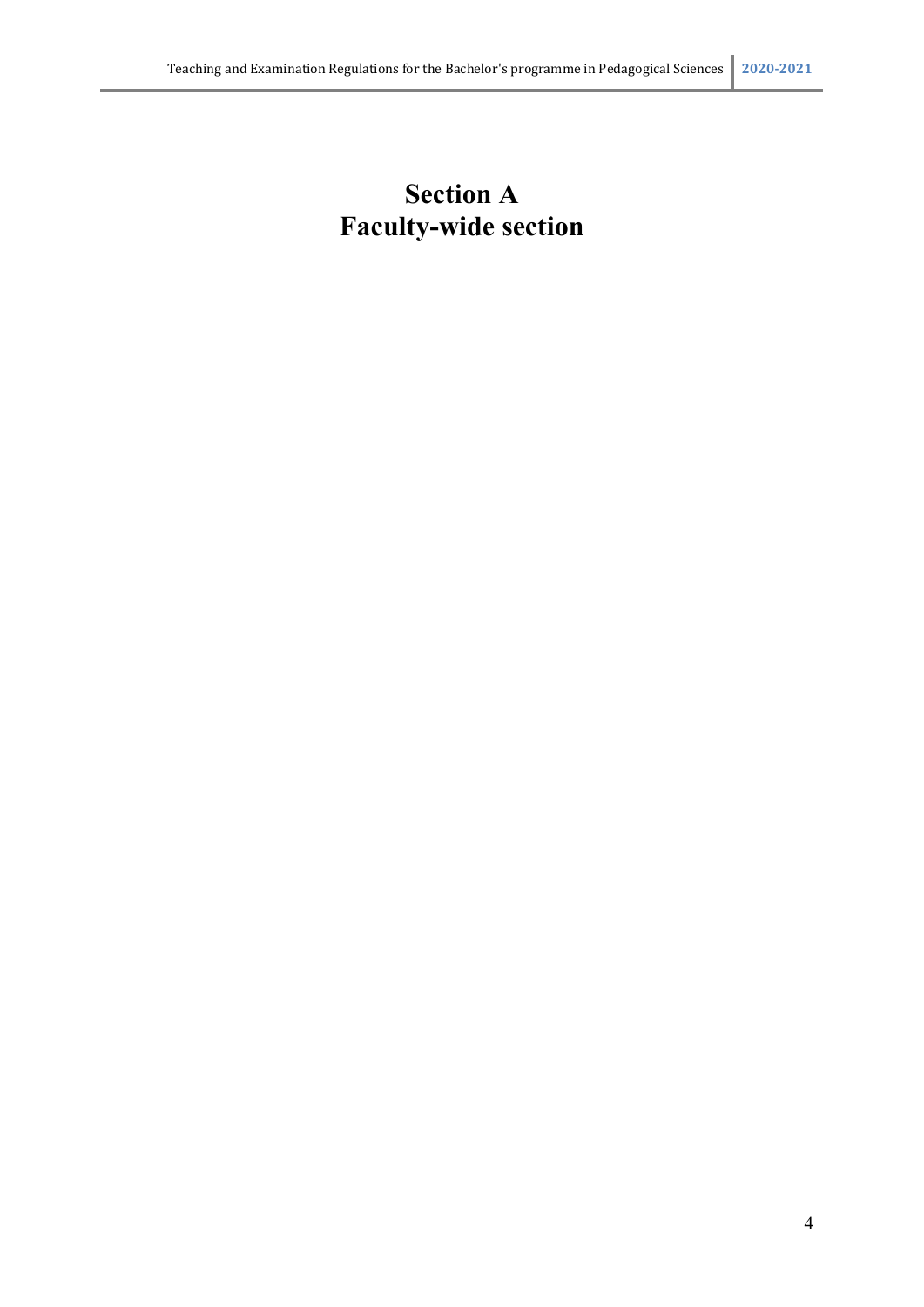## **Chapter 1 – General provisions**

## *Article 1.1 Applicability of the Regulations*

- 1. These Regulations are applicable to the teaching and examinations of the Bachelor's programme in Pedagogical Sciences (hereinafter also referred to as 'the programme') at the University of Amsterdam's Faculty of Social and Behavioural Sciences (hereinafter also referred to as 'the Faculty').
- 2. These Regulations consist of a Faculty-wide section (A) and a programme-specific section (B). Section A contains general provisions and is applicable to the teaching as well as the examinations of the Bachelor's programme in Pedagogical Sciences at the Faculty of Social and Behavioural Sciences. Section B contains programme-specific provisions. Together, Section A and Section B constitute the programme's Teaching and Examination Regulations.
- 3. These Regulations can be declared to apply equally to the joint degree programmes and units of study referred to in Section 7.3c of the Dutch Higher Education and Research Act (WHW) that are co-organised by the Faculty.
- 4. These Regulations apply to everyone enrolled in (courses of) the programme, irrespective of the academic year in which the student first enrolled in courses of the programme.
- 5. Section B of these Teaching and Examination Regulations may contain additional general provisions for the programme in question.

## *Article A.1.2 Definitions*

The following definitions are used in these Regulations.

a. ECTS (European Credit Transfer System): an ECTS credit with a workload of 28 hours of study;

| b. final examination: | the final examination of the Bachelor's programme, in accordance<br>with Section 7.3 of the WHW;                                                                                                                                                                                                                         |
|-----------------------|--------------------------------------------------------------------------------------------------------------------------------------------------------------------------------------------------------------------------------------------------------------------------------------------------------------------------|
|                       | c. Examinations Board: the Examinations Board for one or more faculty degree programmes,<br>in accordance with Section 7.12 of the WHW;                                                                                                                                                                                  |
| d. examiner:          | the individual appointed by the Examinations Board to administer<br>examinations and determine the results, in accordance with Section                                                                                                                                                                                   |
|                       | 7.12c of the WHW;<br>e. fraud and plagiarism: a student's actions or failures to act which make it wholly or<br>partially impossible to judge the student's knowledge, understanding<br>and skills accurately. For the applicable Regulations governing Fraud                                                            |
|                       | and Plagiarism, please refer to the Rules and Guidelines of the<br><b>Examinations Board;</b>                                                                                                                                                                                                                            |
| f. joint degree:      | a degree awarded by an institution together with one or more<br>institutions in the Netherlands or abroad, after the student has<br>completed a study programme (a degree programme, a major or a<br>specific curriculum within a degree programme) for which the<br>collaborating institutions are jointly responsible; |
|                       | g. unit of study: a degree programme component assessed by means of an<br>examination;                                                                                                                                                                                                                                   |
| h. degree programme:  | a coherent whole of units of study, aimed at achieving clearly<br>defined objectives regarding the knowledge, insight and skills to be<br>acquired by the student enrolled in the degree programme, and<br>assessed by means of an examination. All units of study are assessed<br>by means of an examination;           |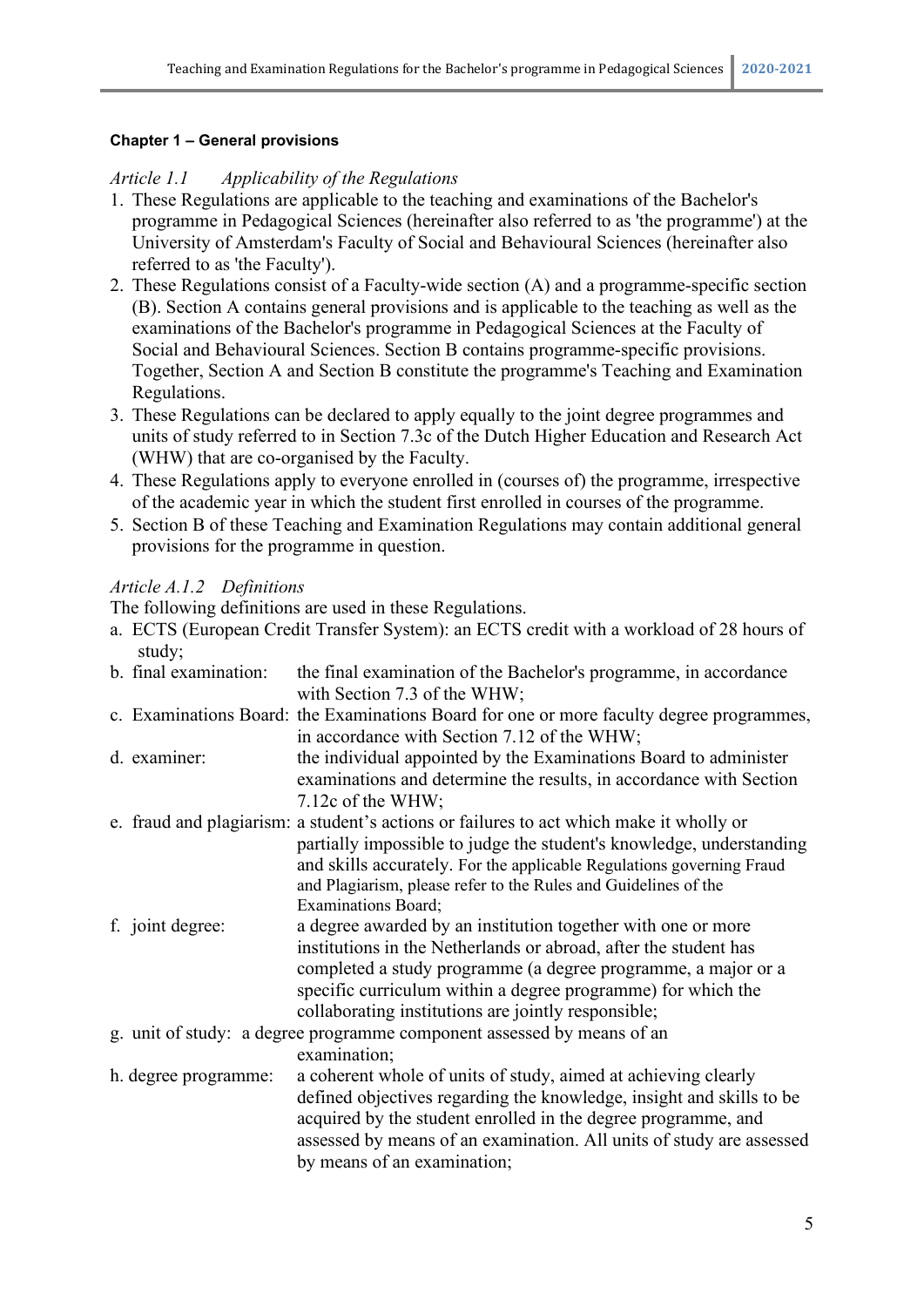| i. programme charter:                          | the part of the Students' Charter specific to the degree programme in<br>accordance with Section 7.59 of the WHW; see                                                                          |  |
|------------------------------------------------|------------------------------------------------------------------------------------------------------------------------------------------------------------------------------------------------|--|
|                                                | http://student.uva.nl/pow/shared/studentensites/uva-                                                                                                                                           |  |
|                                                | studentensite/nl/az/studentenstatuut/studentenstatuut;                                                                                                                                         |  |
| j. (study) period:                             | a part of a semester;                                                                                                                                                                          |  |
| k. practical exercise:                         | participation in a practical training or other educational learning<br>activities aimed at acquiring certain academic or other skills.<br>Examples of practical exercises include:             |  |
|                                                | • researching and writing a final paper or thesis;                                                                                                                                             |  |
|                                                | taking part in computer lab sessions;                                                                                                                                                          |  |
|                                                | carrying out a research assignment;                                                                                                                                                            |  |
|                                                | • taking part in fieldwork or an excursion;                                                                                                                                                    |  |
|                                                | taking part in another educational learning activity aimed at<br>$\bullet$<br>acquiring specific skills;                                                                                       |  |
|                                                | • completing a work placement.                                                                                                                                                                 |  |
| 1. curriculum:                                 | the totality and cohesion of the components, teaching methods,                                                                                                                                 |  |
|                                                | contact hours, testing and examination methods, and prescribed<br>literature;                                                                                                                  |  |
| m. thesis:                                     | a unit of study comprising research into the literature and/or                                                                                                                                 |  |
|                                                | contributing to scientific research, always resulting in a written                                                                                                                             |  |
|                                                | report;                                                                                                                                                                                        |  |
| n. final paper:                                | see thesis;                                                                                                                                                                                    |  |
| o. SIS:                                        | the Student Information System;                                                                                                                                                                |  |
| p. prospectus:                                 | the degree programme guide containing a detailed description of the<br>programme-specific provisions and other programme-specific<br>information. The digital Course Catalogue is available at |  |
|                                                | http://studiegids.uva.nl;                                                                                                                                                                      |  |
| q. workload:                                   | the workload of the unit of study to which an examination applies,                                                                                                                             |  |
|                                                | expressed in terms of credits or ECTS credits (ECTS = European                                                                                                                                 |  |
|                                                | Credit and Transfer Accumulation System). The workload for 1 year                                                                                                                              |  |
|                                                | $(1,680$ hours) is 60 ECTS credits;                                                                                                                                                            |  |
| r. academic year:                              | the period commencing on 1 September and ending on 31 August of                                                                                                                                |  |
|                                                | the following calendar year;                                                                                                                                                                   |  |
| s. university:                                 | the University of Amsterdam;                                                                                                                                                                   |  |
| t. WHW:                                        | the Dutch Higher Education and Research Act (Wet op het hoger                                                                                                                                  |  |
| onderwijs en wetenschappelijk onderzoek, WHW). |                                                                                                                                                                                                |  |

For further definitions, also see Section B of these Regulations; the other terms have the meanings ascribed to them by law.

#### **Chapter 2 – Prior education and admission**

#### *Article A.2.1 Prior education*

- 1. A person will be admitted to the programme if they have a pre-university diploma as referred to in Section 7.24 of the WHW, or if they are exempt from this requirement pursuant to Section 7.28(2) and subsequent subsections of the WHW.
- 2. Section B establishes the cases in which students who have failed to meet the requirements – within the meaning of Section 7.24 of the WHW – but who are in possession of a first-year diploma of higher education with an applied emphasis (HBO) will be admitted to the programme.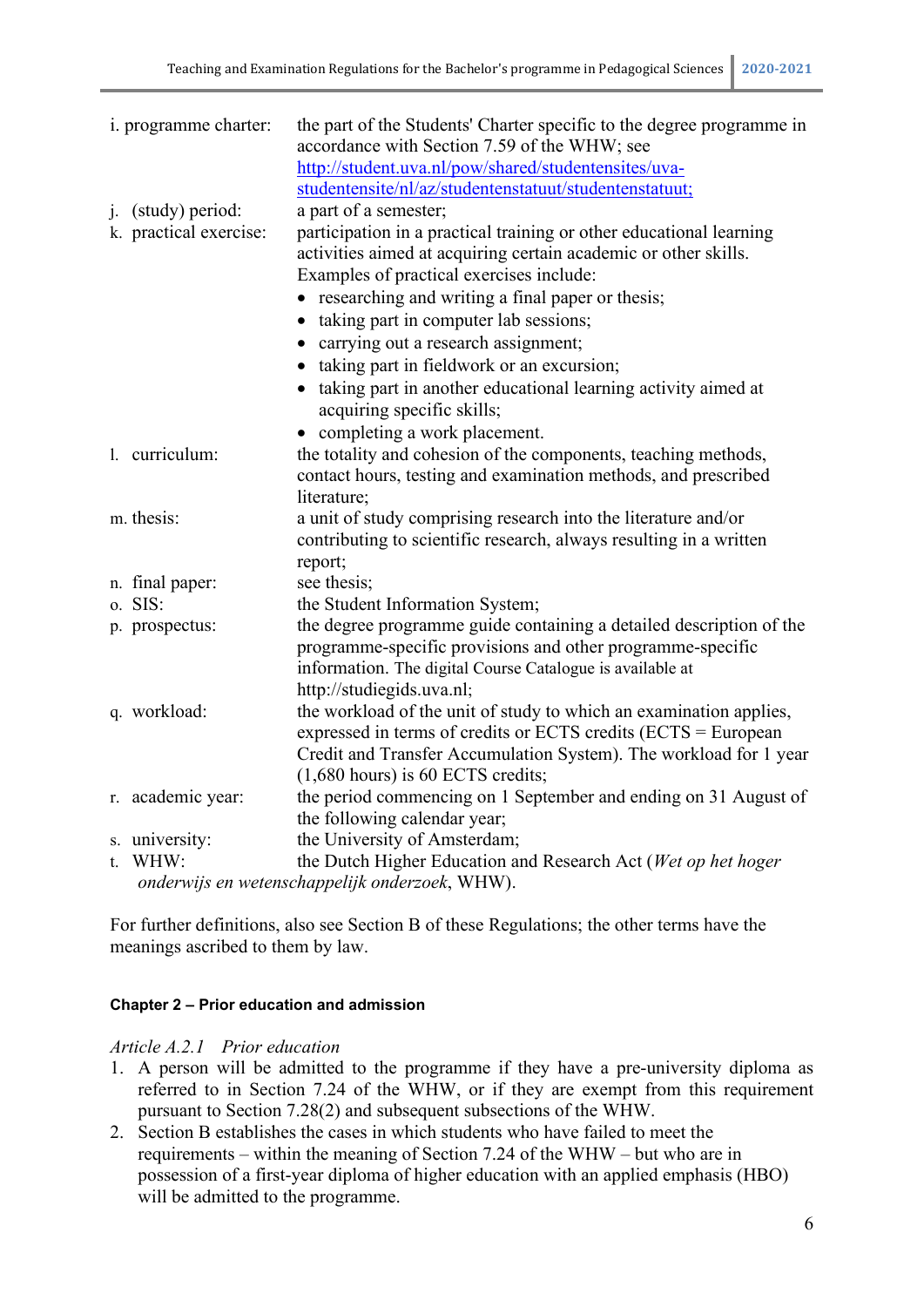## *Article A.2.2 Equivalent prior education*

- 1. Anyone possessing a diploma awarded in a state that is not a party to the Lisbon Treaty (Treaty Series 2002, 137), must submit their degree certificate to the Executive Board through Student Services. The Board will then determine whether the holder meets the requirements for admission to the programme on the basis of the degree certificate and any additional documentary evidence.
- 2. Anyone wishing to obtain an exemption from the prior education requirements pursuant to Section 7.28 on the basis of a diploma not issued in the Netherlands cannot be enrolled until they have demonstrated sufficient proficiency in the language of instruction in order to follow the programme.
- 3. Anyone wishing to obtain an exemption from the prior education requirements pursuant to Section 7.28 on the basis of a foreign diploma meets, if applicable, the requirement for sufficient proficiency in the Dutch language once they have passed one of the examinations referred to in Section B or have obtained an exemption from taking this examination.
- 4. Anyone wishing to obtain an exemption from the prior education requirements pursuant to Section 7.28 on the basis of a foreign diploma meets, if applicable, the proficiency requirement in English as the language of instruction once they have passed one of the examinations referred to in Section B at the level specified there.

## *Article A.2.3 Entrance examination*

- 1. Persons aged 21 years and older who do not meet the requirements for prior education referred to in Article 2.1 or 2.2 can submit a request to the Executive Board in order to take an entrance examination (*colloquium doctum*), as stipulated in Section 7.29 of the WHW.
- 2. Section B stipulates the requirements set for such an examination.

## *Article A.2.4 Refusal or termination of enrolment/unsuitability*

- 1. Based on the provisions of Section 7.42a of the WHW, the dean or the Examinations Board may in exceptional cases ask the Executive Board to terminate or refuse a student's enrolment in a programme if this student shows through their actions or remarks that they are unsuitable either for practising one or more of the professions for which the programme in question is preparing the student or for the practical preparation for professional practice.
- 2. If a student is suspected of being unsuitable as described in Paragraph 1, the Examinations Board or the dean will institute an inquiry, of which the student will be notified immediately. The Examinations Board or the dean will not issue any recommendation without carefully considering the interests involved and giving the student the opportunity to be heard.

## **Chapter 3 – Degree programme structure**

## *Article A.3.1 Structure of the academic year*

- 1. The degree programme will be provided in a semester structure as outlined in the Decision on the Academic Calendar; see [http://www.uva.nl/over-de-uva/uva-profiel/regelingen-en](http://www.uva.nl/over-de-uva/uva-profiel/regelingen-en-reglementen/onderwijs/onderwijs.html)[reglementen/onderwijs/onderwijs.html.](http://www.uva.nl/over-de-uva/uva-profiel/regelingen-en-reglementen/onderwijs/onderwijs.html)
- 2. The degree programme will provide at least 12 contact hours per education week during the first year.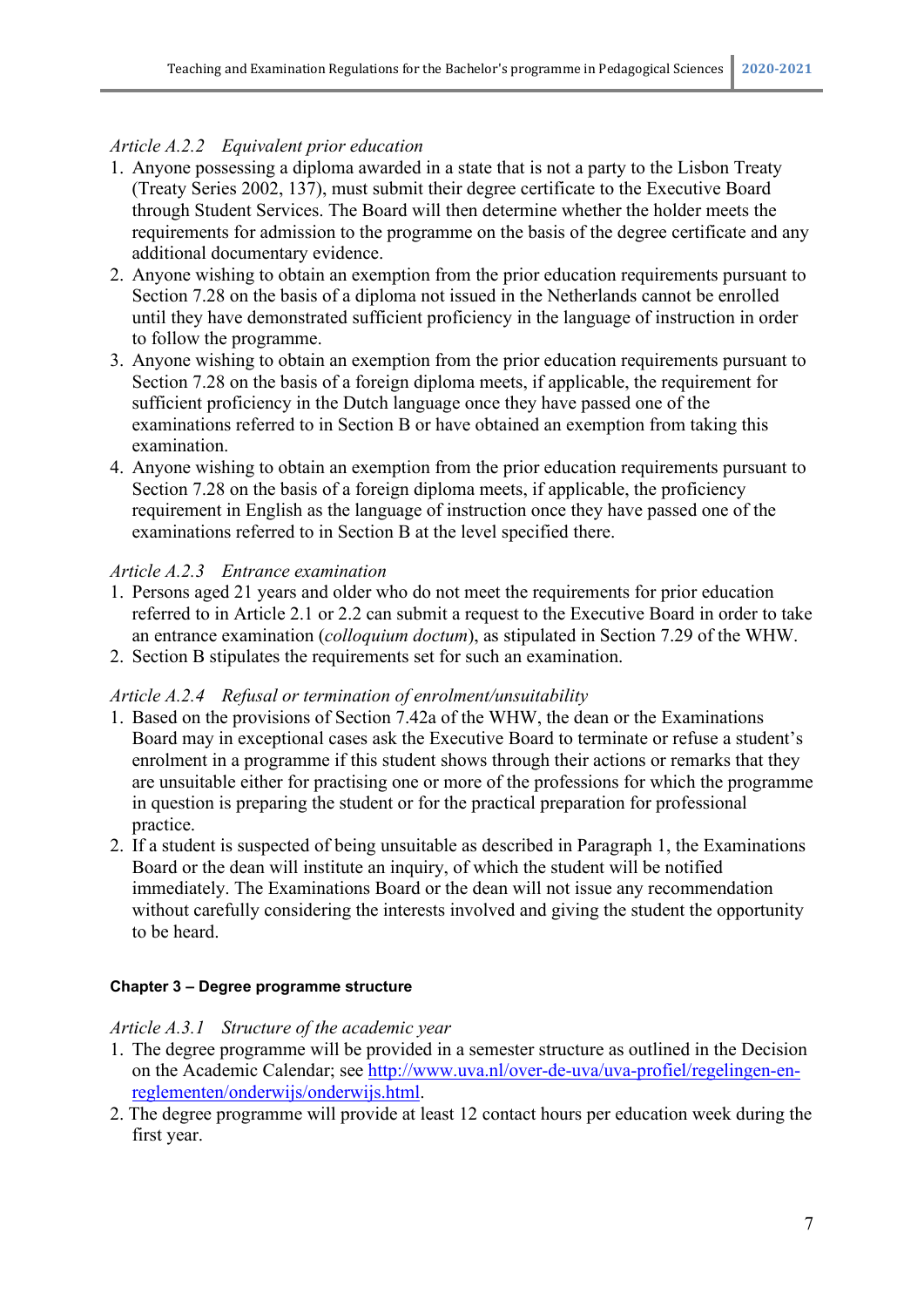## *Article A.3.2 Structure of the degree programme and participation in education activities*

- 1. The programme comprises the units of study referred to in Chapter 4 of Section B of the Teaching and Examination Regulations.
- 2. The programme has a workload of at least 180 ECTS.
- 3. Further conditions with regard to registration for participation in a unit of study, if applicable, are described in Chapter 4 of Section B.

## **Chapter 4 – Assessment and examinations**

## *Article A.4.1 Participation in examinations*

- 1. Students who have registered correctly for participation in a unit of study and who have been admitted to this unit of study will automatically be registered to take part in the associated examination. Further provisions in relation thereto, if applicable, are included in Section B.
- 2. The provisions of Paragraph 1 will not apply to students who are only enrolled in one or more Master's programmes. These students are not entitled to participate in examinations and final examinations of Bachelor's programmes, and therefore will not be registered for them.
- 3. Students who fail an examination at the first attempt are registered automatically for participation in a resit, unless stipulated otherwise in Section B.

## *Article A.4.2 Type of examination*

- 1. Section B stipulates the way in which a unit of study is concluded and what form any examination will take.
- 2. The Examinations Board may, at a student's request, permit a different form of examination than stipulated in Section B. Where applicable, detailed rules are provided in the Rules and Guidelines for the Examinations Board.
- 3. Where a unit of study is no longer offered, Section B will include a transitional arrangement.
- 4. The remaining procedures for assessment, and the guidelines as well as directives for the assessment of examinations and for the determination of the results thereof, are set out in the Rules and Guidelines of the Examinations Board.
- 5. In the case of units of study with a written examination, the student will be entitled to receive sample questions and model answers as well as information about the actual written examination in terms of its length, type, questions and content.

## *Article A.4.3 Oral examinations*

- 1. No more than one student at a time may be administered an oral exam, unless Section B provides otherwise for the unit of study in question.
- 2. A second examiner will be present at the administration of oral examinations, unless the Examinations Board has determined otherwise. At the student's request and subject to the examiners' approval, audio recordings can be made. In the absence of a second examiner, an audio recording of the oral examination will be made. These audio recordings are kept by the University.
- 3. The remaining procedures for examinations, and the guidelines as well as directives for the assessment of examinations and for the determination of the results thereof, are set out in the Rules and Guidelines of the Examinations Board.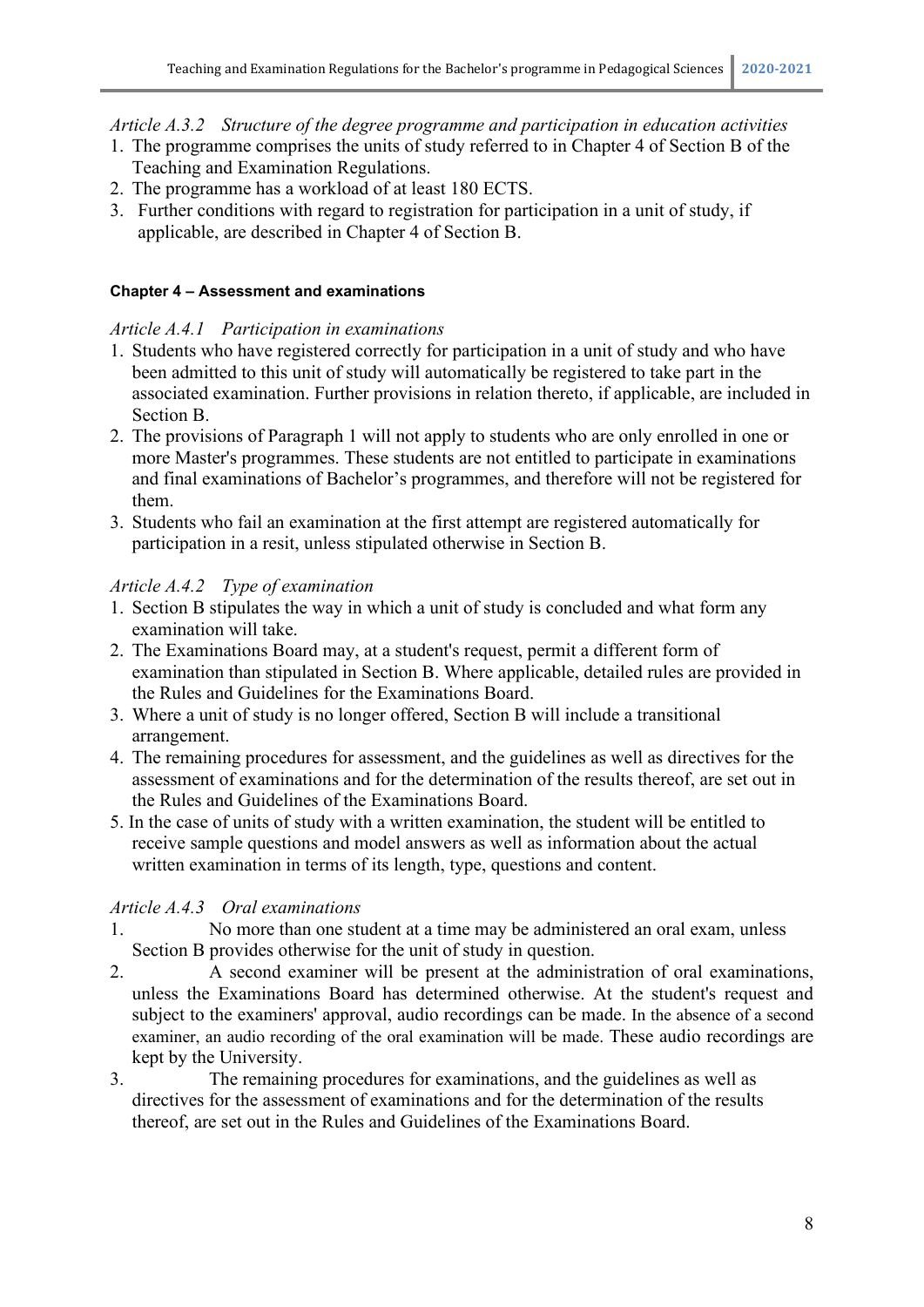## *Article A.4.4 Determination and announcement of assessment results*

- 1. The examiner will announce the result of a written examination as quickly as possible. A maximum marking period of 20 working days applies at the faculty. If the degree programme applies a shorter marking period, it is indicated in Section B. The examiner is responsible for ensuring that the marking period is observed. The examiner will submit the necessary information to the Programme Administration, which ensures that the marks are registered immediately. The Programme Administration will also ensure that the student is immediately notified of the mark's determination, taking due account of the applicable confidentiality standards.
- 2. The examiner will announce the result of an oral examination immediately upon completion of the examination. The last sentence of Paragraph 1 will apply in this case.
- 3. In the case of examination types other than oral or written examinations, the Examinations Board will determine the manner and period in which the student will be informed of the results in advance.
- 4. When issuing the results of an examination, the student will be informed of their right as referred to in Articles A.4.9 and A.4.10 to inspect and discuss the examination, as well as the option to appeal to the Examinations Appeals Board (COBEX).
- 5. The remaining procedures for assessment, and the guidelines as well as directives for the assessment of examinations and for the determination of the results thereof, are set out in the Rules and Guidelines of the Examinations Board.
- 6. A student may lodge an appeal with the Examination Appeals Board against the way in which the result was determined within six weeks of the determination of the result. If the option of reassessment by the examiner is available, this option does not affect the time period for lodging an appeal.<sup>[1](#page-9-0)</sup>

## *Article A.4.5 Examination opportunities*

- 1. Per academic year, two opportunities will be offered to take examinations in the degree programme, unless stipulated otherwise in Section B.
- 2. Paragraph 1 does not apply to work placements or theses. The relevant resit options are detailed in the applicable work placement manual or graduation handbook.
- 3. In case of a resit, the most recent result will apply.
- 4. The resit for an examination must take place within a reasonable period following the announcement of the result of the examination being resat.
- 5. Further conditions with regard to resits are included in Section B, where applicable.

## *Article A.4.6 Marks and other results*

- 1. Marks are given on a scale from 1 to 10, with a maximum of one decimal.
- 2. A final mark of 5.5 or above is deemed a pass.
- 3. Results that are not expressed in marks are graded in terms of 'requirements met' (AVV) or 'failed to meet the requirements' (NAV), or in terms of a 'pass' (VOL) or a 'fail' (ONV).

4. Students who are registered for an examination or for participation in another type of final assessment, but who do not participate, will be given the qualification of 'not attended' (NAP).

5. Further conditions with regard to results are included in Chapter 5 of Section B, where applicable.

<span id="page-9-0"></span><sup>1</sup> When appealing to the COBEX, students are expected to notify the study adviser and/or Examinations Board of their study programme as well. This fact does not affect the time period for appealing to the COBEX.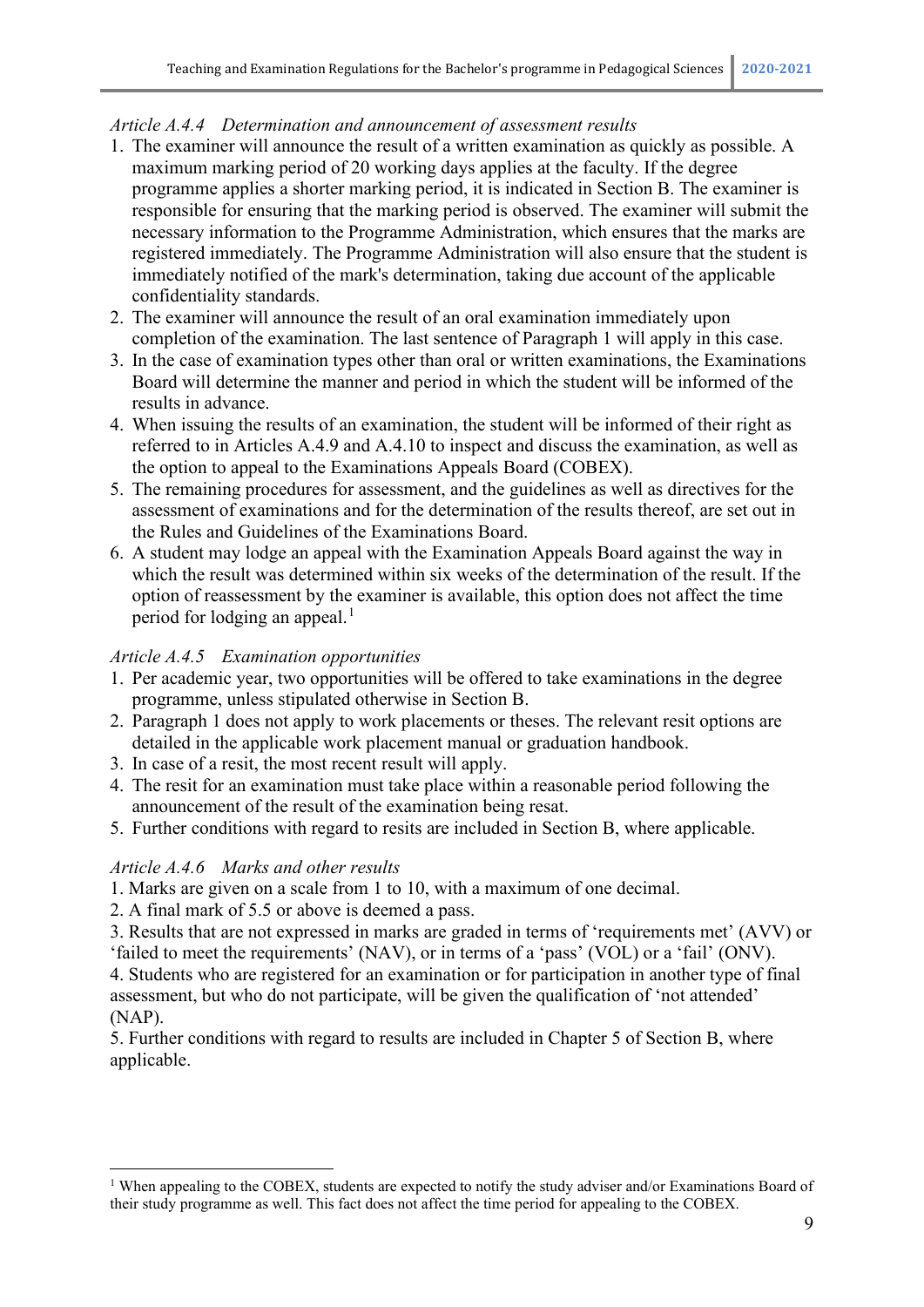## *Article A.4.7 Exemption*

- 1. At the written request of the student, the Examinations Board may exempt the student from taking one or more examination components.
- 2. The Examinations Board will make a decision within 20 working days of receiving the request.
- 3. Further conditions with regard to exemptions are where applicable included in Section B and/or the Rules and Guidelines of the Examinations Board.

## *Article A.4.8 Validity period of results*

- 1. The dean may limit the validity period of units of study that a student has passed and of exemptions which they have been granted if the knowledge, insight and/or skills that were tested is or are demonstrably obsolete.
- 2. Section B determines which units of study that a student has passed and which exemptions that they have been granted are subject to a limited validity period.
- 3. Contrary to the provisions of Paragraph 1, the Examinations Board may decide in individual cases to extend the validity period of a unit of study that has been passed or an exemption that has been granted.
- 4. The validity period of an interim result is limited to the academic year in which it was obtained or until the end of the unit of study in question, as determined in Section B.

## *Article A.4.9 Right of inspection*

- 1. For a period of at least 20 working days after the announcement of the results of a written (digital) examination, students will be allowed upon request to inspect the students' assessed work, the questions and assignments therein and – where possible – the standards upon which the assessment was based.
- 2. The examiner may determine that this right of inspection or perusal referred to in Paragraph 1 is to be granted at a specific time and location. The time and location referred to in the previous sentence are announced in the digital learning environment of the relevant course (unit of study).
- 3. If a student was or is unable to attend at the place and time referred to in Paragraph 2 due to participation in education or *force majeure*, an alternative option will be offered.
- 4. If the student completing the exam so requests, a copy of the student's assessed work will be provided.
- 5. The inspection referred to in Paragraph 1 also provides for the inspection of interim examinations, on the understanding that if the inspection takes place at a certain location and a certain time (as referred to in Paragraph 2), the inspection must occur no later than three working days before the final examination.
- 6. A right of inspection applies in full to digital examinations.

## *Article A.4.10 Post-exam discussion*

- 1. If a collective post-exam discussion has been organised, an individual post-exam discussion will only take place if the student attended the collective post-exam discussion or was unable to attend the collective post-exam discussion due to *force majeure* or participation in education.
- 2. Students who meet the requirements stipulated in Paragraph 1 may request an individual post-exam discussion from the relevant examiner. The examiner will determine the time and place of the post-exam discussion.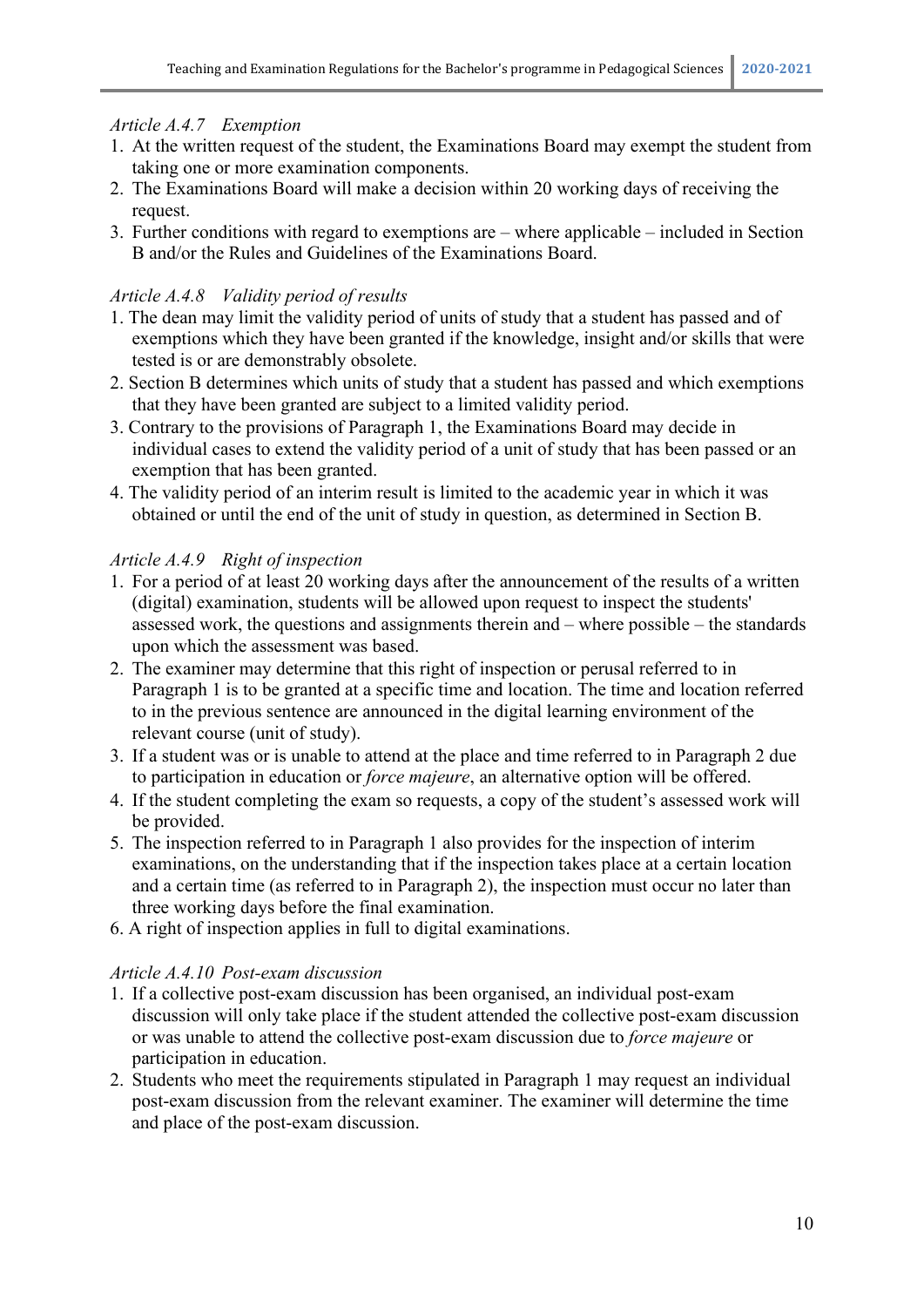## *Article A.4.11 Bachelor's final examination*

- 1. The Examinations Board will determine the results and date of graduation if and when it establishes that the student has passed all of the units of study within the programme.
- 2. A degree certificate can only be awarded once the Executive Board declares that the student has complied with all the procedural requirements, including the payment of tuition fees.
- 3. The rules for conferring the designation of cum laude are set out in the Rules and Guidelines of the Examinations Board.

## *Article A.4.12 Degree certificate and statement*

- 1. The Examinations Board will issue a degree certificate as proof that the student has passed their final examination. The model of the degree certificate is set by the Executive Board. The Examinations Board will add a diploma supplement to the degree certificate, providing insight into the nature and content of the completed programme. The diploma supplement will be written in Dutch or English and will comply with the European format.
- 2. Students who have passed more than one examination and to whom no certificate as referred to in Paragraph 1 can be presented may request a statement from the relevant Examinations Board, indicating in any event which examinations the student has successfully completed, with a description of the units of study to which they relate, the number of ECTS obtained and the date when they passed the examinations.
	- 3. The student must request their diploma in SIS themselves. The Examinations Board can proceed to award the diploma to the student who completed the requirements for the final examination, as determined in paragraph 1, unless the student has requested a deferment. The student will be informed promptly about the intention of the Examinations Board to proceed with awarding the diploma, as referred to in paragraph 1. The procedure of the Examinations Board can be found in the Rules and Guidelines for the Examinations Board.

## *Article A.4.13 Fraud and plagiarism*

- 1. The provisions of the Regulations governing Fraud and Plagiarism in the Rules and Guidelines of the Examinations Board apply in full.
- 2. Electronic detection software will be used in order to detect plagiarism in texts. In submitting a text, a student implicitly consents to the text being entered in the database of such detection software.

## **Chapter 5 – Honours programme**

## *Article A.5.1 Honours programme*

1. Honours programmes will be fully governed by the Honours Programme Decision of 27 November 2018 [Honours Programme Decision.](http://www.uva.nl/over-de-uva/uva-profiel/regelingen-en-reglementen/onderwijs/onderwijs.html) Further provisions, if applicable, are included in Section B.

#### **Chapter 6 – Academic student counselling, advice regarding continuation of studies and study progress**

## *Article A.6.1 Study progress administration and academic student counselling*

1. The dean will be responsible for the correct registration of students' study results in SIS. Once the assessment of a unit of study has been registered in SIS, each student can inspect their results for that unit of study and access an overview of the results obtained in SIS.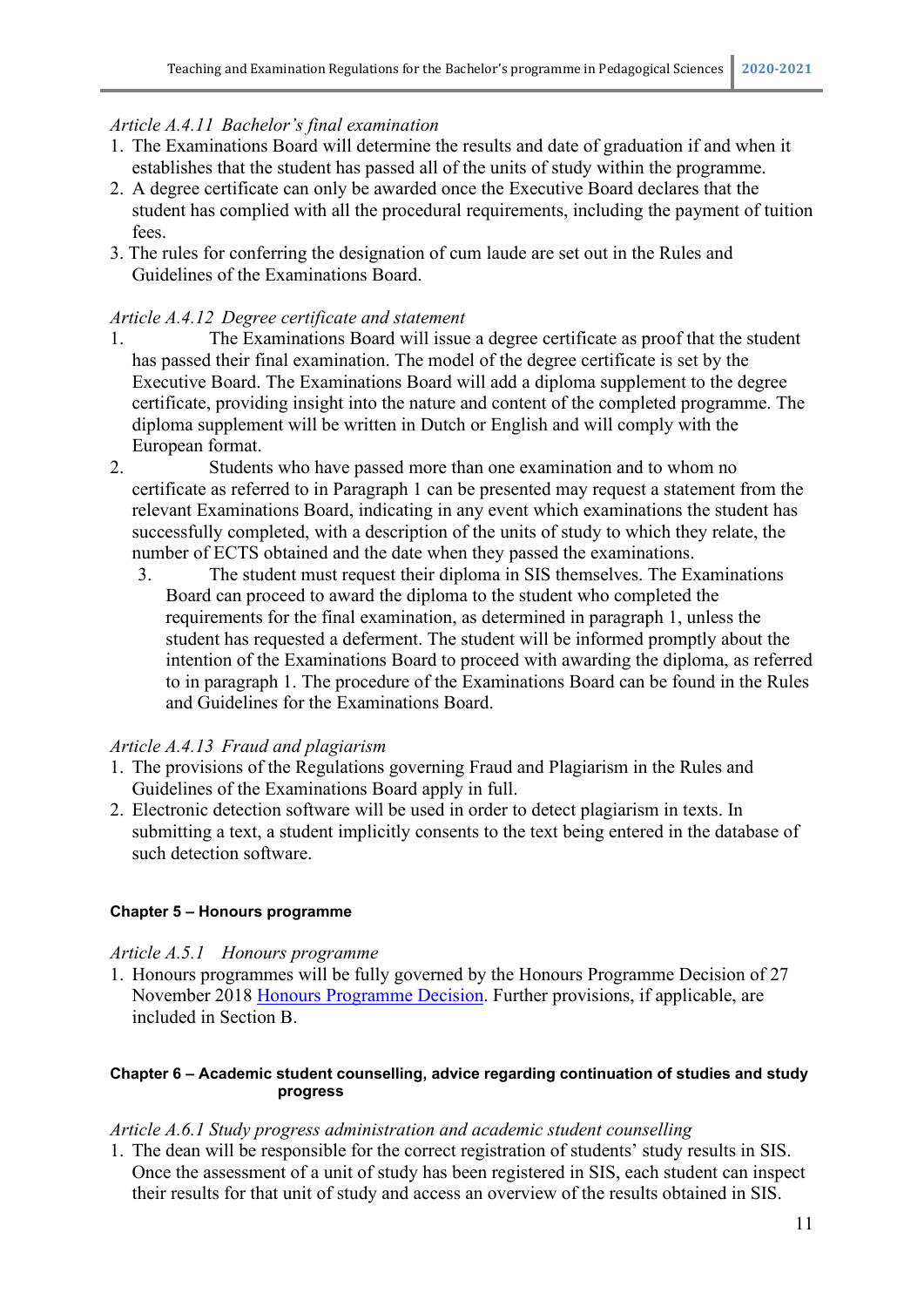2. Enrolled students are entitled to academic student counselling. The types of academic student counselling available are described in Section B.

## *Article A.6.2 Advice regarding continuation of studies*

- 1. As soon as possible after resitting the examinations of the first semester of their first year as an enrolled student, and in any event before 1 February, the student will receive written advice on whether they can continue with the programme or not.
- 2. Students who receive negative advice as referred to in Paragraph 1 will be invited to a meeting in order to discuss their study method, to reconsider their choice of study, and to discuss possible exceptional personal circumstances and a possible referral to another programme.
- 3. All students enrolled in full-time Bachelor's programmes will receive advice regarding the continuation of their studies from or on behalf of the dean by the end of their first year at the latest.
- 4. Different periods may apply to students following a part-time programme. Where applicable, these periods will be mentioned in Section B.
- 5. If a rejection is linked to the advice issued at the end of the first academic year of enrolment ('negative study advice'), the provisions of Article 6.3 will apply.

## *Article A.6.3 (Negative) binding study advice*

- 1. The advice issued at the end of the first academic year of enrolment will be a binding rejection if the student has not achieved the standard required for positive study advice. Negative binding study advice will not be issued if the student demonstrates that they did not meet the standard as a consequence of personal circumstances, as referred to in Article A.6.4. The standard and, if applicable, other criteria on the basis of which negative binding advice may not be issued is/are described in Section B.
- 2. Credits for exemptions do not count towards a determination of the number of acquired credits as referred to in Paragraph 1, unless stipulated otherwise in Section B.
- 3. In accordance with Paragraph 3 of Article 6.2, in the case of intended binding study advice, a student who has not met the standard will be informed in writing that the dean intends to issue the student with negative binding study advice. The same procedure will apply in the next year of enrolment if the student is permitted to continue with the degree programme as a result of personal circumstances (see Article A.6.4) and if they have still not successfully completed all of the required units of study of the first year of study by that time.
- 4. Along with the information referred to in Paragraph 1, the student will also be informed of the possibility of being heard by or on behalf of the dean and how they can apply for such a hearing.
- 5. As soon as possible after the hearing, the dean will determine whether students will receive a negative binding study advice.
- 6. Students may lodge an appeal with the UvA Examination Appeals Board against a decision on a negative binding study advice within six weeks of the day of the decision's announcement.
- 7. Students who receive a negative binding study advice are consequently not allowed to enrol in the Bachelor's programmes referred to in Article 7.2 of Section B during the following three academic years.
- 8. Further provisions for negative binding study advice, if applicable, are included in Section B.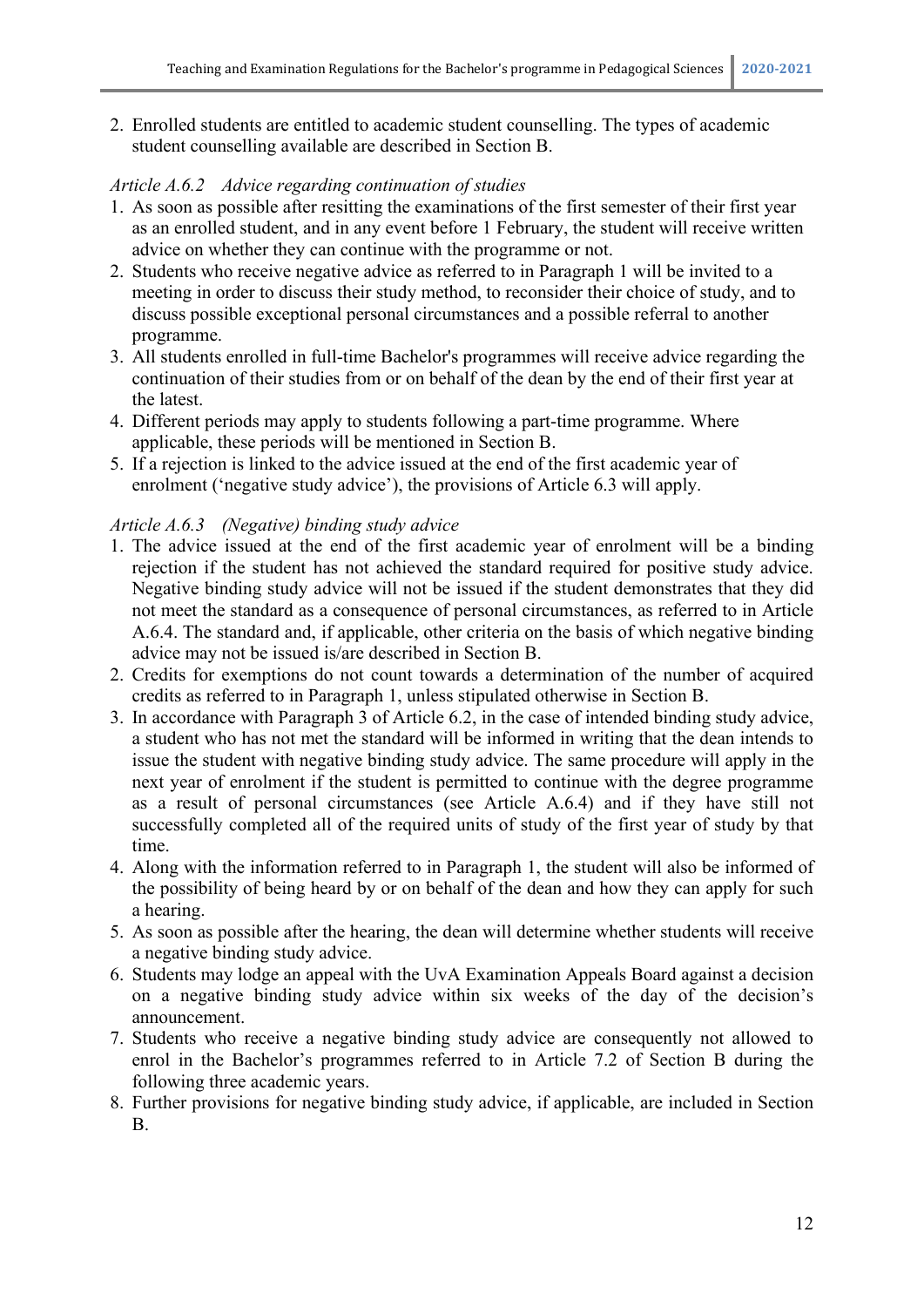### *Article A.6.4 Personal circumstances and hardship clause*

- 1. The dean will not include a rejection in the advice regarding the continuation of studies in the case of personal circumstances as a result of which the student concerned cannot have been reasonably expected to have met the BSA standard set.
- 2. If circumstances as referred to in Paragraph 3 should occur, the student must notify the study adviser as soon as possible, providing details of:
	- a. the period in which the circumstances occurred or continue to occur;
	- b. a description of the circumstances and the severity thereof;
	- c. the extent to which the student cannot or could not participate in instruction/classes or an interim examination.

It is the student's responsibility to submit documentary evidence to substantiate the notification. The procedure regarding such cases is outlined further in Section B.

- 3. Personal circumstances within the meaning of this article include:
	- a. illness;
	- b. physical, sensory or other functional impairment of the student;
	- c. pregnancy of the student;
	- d. special family circumstances;
	- e. membership of a university representative advisory body or Programme Committee;
	- f. membership of an assessment panel as referred to in Chapter 5a of the WHW;

g. membership of the board of a student organisation appointed by the Minister under the Regulations on the Administrative Provisions for National Graduation Support in Higher Education;

h. other personal circumstances determined on an individual basis, or other activities as defined in individual cases which are of general social value or in the interests of the University;

i. the pursuit of top-class sport, as referred to in the Top-class Athletes Scheme at the University of Amsterdam.

4. If the dean should determine that there is a case of personal circumstances within the meaning of this article, the dean will determine a period that does justice to the nature and seriousness of the student's personal circumstances, in which the components of the first year of the degree programme can be successfully completed. The procedure regarding such cases is outlined further in Section B.

#### *Article A.6.5. Adaptations for students with a disability*

- 1. Students with a disability may submit a written request to the study adviser for adaptations to courses, practical training and examinations in order to accommodate their disability. Such adaptations will accommodate the student's individual disability as much as possible but may not alter the quality or degree of difficulty of a course or examination. In all cases, the student must fulfil the exit qualifications of the programme.
- 2. A request as referred to in Paragraph 1 will only be taken into consideration if it is accompanied by a recommendation from a student counsellor. This recommendation may be no older than 12 weeks and must be based in part on a recent statement from a physician or psychologist registered in the Dutch BIG register of health-care professionals. In the case of a chronic and/or structural disability, however, the foregoing recommendation need only be provided once.
- 3. The dean or, on their behalf, the College/Graduate School director or the programme director will decide on adaptations concerning teaching facilities and logistics. The Examinations Board decides on requests for adaptations to examinations.
- 4. Requests for adaptations will be refused in the event that granting the request would put disproportionate strain on the organisation/resources of the Faculty or University.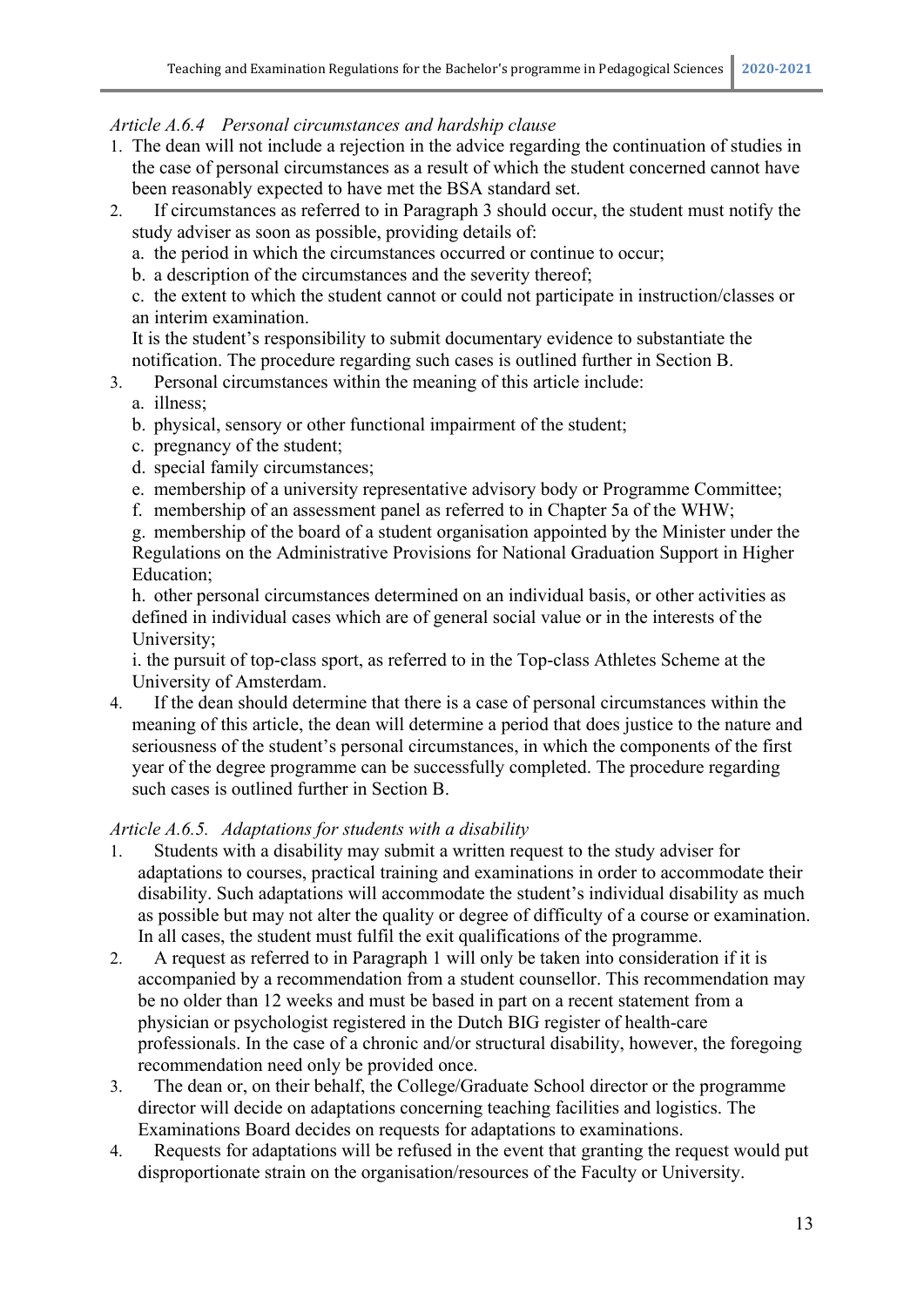- 5. If a request as referred to in Paragraph 1 is approved, the student must make an appointment with the study adviser to discuss the form that these facilities will take.
- 6. If the student's disability necessitates an extension of the time set for completing an examination, the Examinations Board will provide a statement proving the student's entitlement to this extension.
- 7. The statement referred to in Paragraph 6 is valid for a maximum of one year. This validity period may be extended on the recommendation of a student counsellor.

## **Chapter 7 – Teaching evaluation**

#### *Article A7.1 Teaching evaluation*

The teaching evaluation will take place in the manner determined in Section B.

## **Chapter 8 – Hardship clause**

#### *Article A.8.1 Hardship clause*

In instances not regulated by the Teaching and Examination Regulations or in case of demonstrable extreme unreasonableness and unfairness, the dean responsible for the degree programme will decide, unless the matter concerned is the responsibility of the Examinations Board.

#### **Chapter 9 – Transitional and final provisions**

#### *Article A.9.1 Amendment and periodic review*

- 1. Amendments to Section A of the Teaching and Examination Regulations will be adopted by the dean with due observance of the regulations pursuant to Section 9.5 of the WHW, as adopted by the Executive Board in relation to Section A, and with due observance of the relevant authorities of the representative advisory bodies.
- 2. Amendments to this section of the Teaching and Examination Regulations pertaining to the current academic year can only be made if they do not demonstrably harm the interests of the students.

## *Article A.9.2 Transitional provisions*

Contrary to the provisions of the applicable Teaching and Examination Regulations, students who started their degree programmes under previous Teaching and Examination Regulations will be subject to the transitional arrangements outlined in Section B.

#### *Article A.9.3 Publication*

- 1. The dean will ensure proper publication of Sections A and B of these Regulations, as well as all amendments to them.
- 2. The Teaching and Examination Regulations will be published on the Faculty's website.

## *Article A.9.4 Entry into force*

Section A of these Regulations enters into force on 1 September 2020. Adopted by the dean of the Faculty of Social and Behavioural Sciences on 28 May 2020

Consent and consultation of the Faculty Student Council, Consent of the FMG Works Council dated 28 May 2020 Consultation of the Programme Committee dated 2 March 2020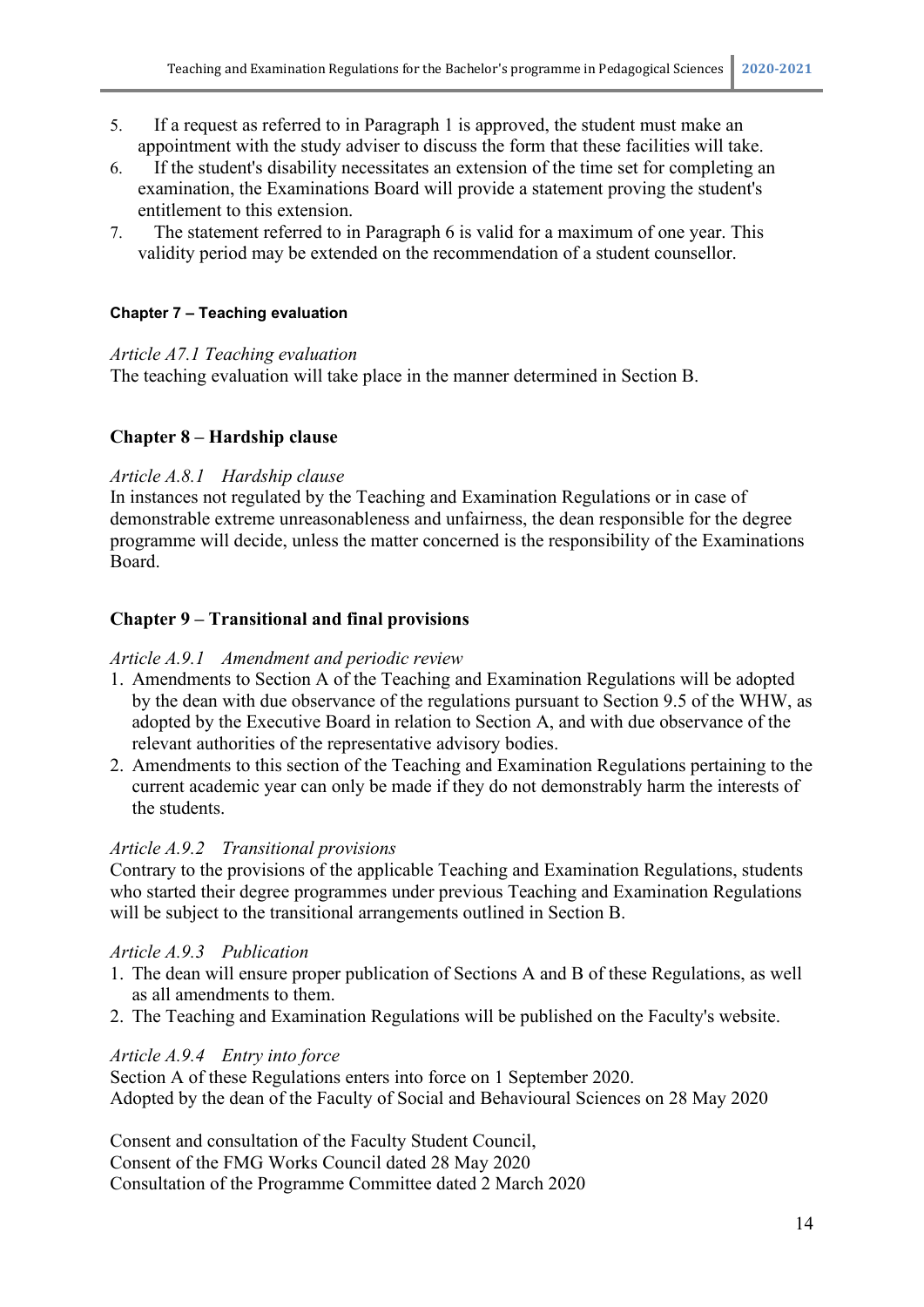# **Section B Programme-specific section**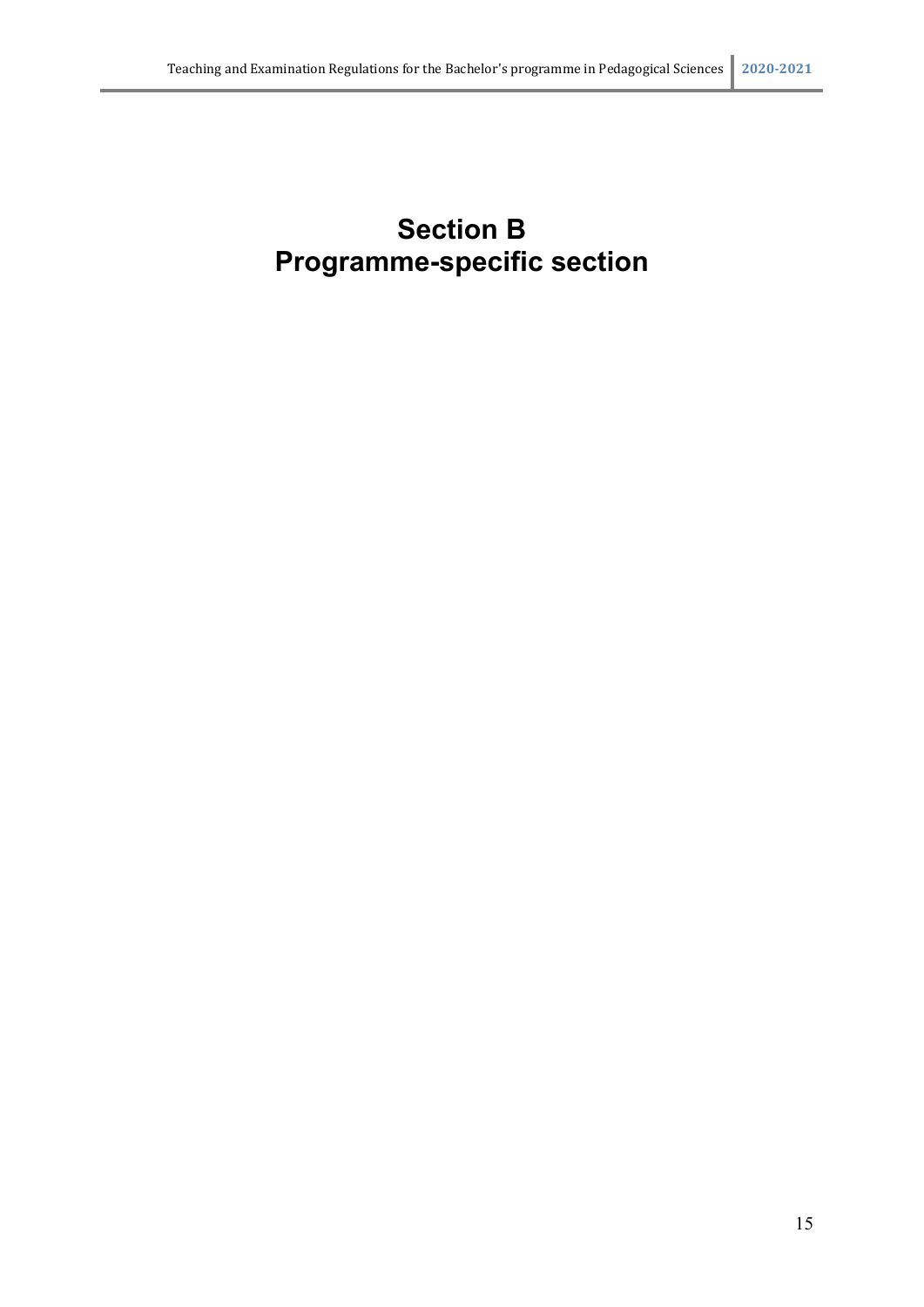## **Chapter 1 – General provisions**

| Article B.1.1 Definitions   |                                                                                      |
|-----------------------------|--------------------------------------------------------------------------------------|
| a. interim test:            | a test of a student's knowledge, understanding and skills                            |
|                             | relating to a part of a unit of study. The assessment is expressed                   |
|                             | in terms of a partial mark;                                                          |
| b. College:                 | the College of Pedagogical and Education Sciences is part of                         |
|                             | the Department of Pedagogical and Education Sciences within                          |
|                             | the faculty. The college is responsible for the organisation of                      |
|                             | the Bachelor's programme;                                                            |
|                             | c. first, second and third year: the programme belonging to the relevant year of the |
|                             | Bachelor's programme;                                                                |
| d. faculty:                 | the Faculty of Social and Behavioural Sciences, in which the                         |
|                             | Bachelor's programme in Pedagogical Sciences is provided;                            |
| e. feedback:                | response to a product or performance by a lecturer, or by one or                     |
|                             | more fellow students. The response is aimed at improving that                        |
|                             | product or performance;                                                              |
| f. resit:                   | the opportunity to resit a test;                                                     |
| g. best-efforts obligation: | the requirements defined in the course manual which students                         |
|                             | must meet in relation to (a) honouring deadlines for handing in                      |
|                             | assessment work and assignments, (b) honouring the attendance                        |
|                             | provisions, (c) participation in assessment opportunities, except                    |
|                             | in the case of force majeure, and (d) active participation in the                    |
|                             | education activities, at the discretion of the lecturer(s), without                  |
|                             | the level of the marks obtained being linked to participation in                     |
|                             | an assessment component in this last case;                                           |
| h. minor:                   | a cohesive package of courses comprising at least 30 ECTS and                        |
|                             | enabling students to study another field in greater depth;                           |
|                             | j. College/Graduate School director: the person responsible for the comprehensive    |
|                             | management of the Bachelor's degree in Pedagogical and                               |
|                             | Education Sciences (POW). The College/Graduate School                                |
|                             | director heads the programme directors and the support staff of                      |
|                             | the institute;                                                                       |
| k. programme director:      | the person responsible for the structure, organisation,                              |
|                             | implementation and quality of the degree programme within the                        |
|                             | framework of POW;                                                                    |
|                             | 1. Rules and Guidelines of the Examinations Board: the document prepared by the      |
|                             | Examinations Board as referred to in Article 7.12b of the                            |
|                             | WHW, containing further procedural provisions in relation to                         |
|                             | education activities, assessment, the course of affairs                              |
|                             | surrounding examinations and the examination;                                        |
|                             | the person who is charged with providing the academic                                |
| m. study adviser:           |                                                                                      |
|                             | counselling for the degree programme.                                                |

## *Article B.1.2 Degree programme information*

1. The degree programme in Pedagogical Sciences (CROHO number 56607) is offered on a full-time basis and the language of instruction is Dutch. For a more detailed explanation, see Chapter B.3 and B.4.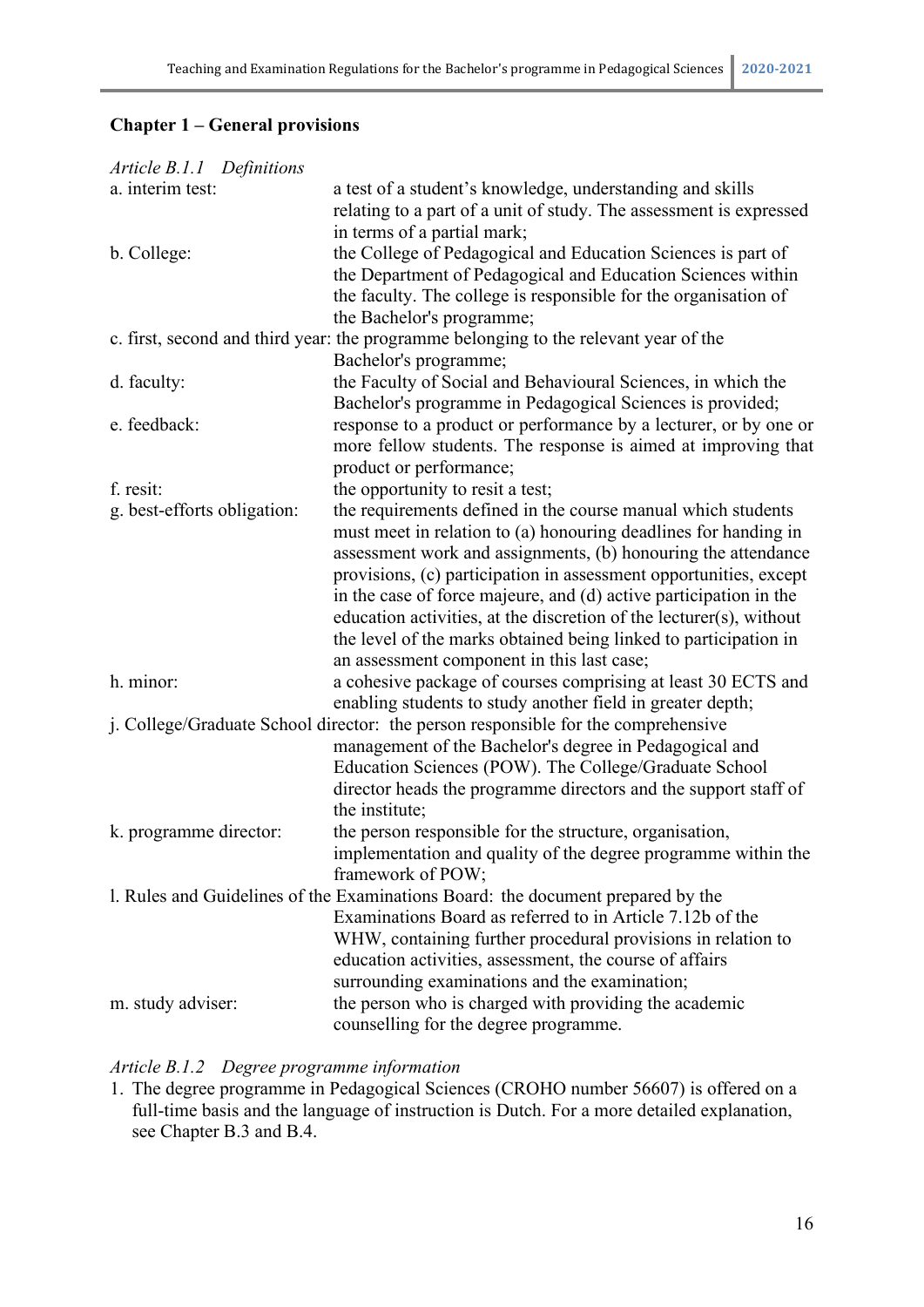## *Article B.1.3 Entry date*

The programme is offered starting in the first semester of an academic year only (1 September). This entry date ensures that the programme can be completed within the nominal study duration.

## **Chapter 2 – Programme objectives and exit qualifications**

## *Article B.2.1 Objective of the degree programme*

- 1. The aim of the programme is:
- a) to build knowledge, skills and understanding in the area of Pedagogical Sciences, and to achieve the exit qualifications specified in Article B.2.2;
- b) to provide an academic degree programme enabling the graduate to function as an educator at an academic level of working and thinking in an industrial organisation as well as providing a solid foundation for the pursuit of a subsequent Master's programme.

## *Article B.2.2 Exit qualifications*

- 1. *Knowledge and understanding (DD1)*
- a) The graduate has knowledge and understanding of scientific theories as well as studies on issues relating to the education and development of children and young adults.
- b) The graduate has knowledge and understanding of (the current and historical developments in) education practices as well as the pedagogical research and professional field.
- c) The graduate has knowledge and understanding of the methods used for the systematic analysis of education situations (including interviews, screening and diagnostic research).
- d) The graduate has knowledge and understanding of considerations playing a role in the indication of interventions aimed at improving problematic education situations.
- e) The graduate has knowledge and understanding of research methods in the social sciences.
- f) The graduate has knowledge and understanding of ethical issues playing a role in the pedagogical research and professional practice.
- g) The graduate has knowledge and understanding of the disciplines of psychology, neurology, educational sciences, law and philosophy as they relate to the pedagogical sciences.
- 1. *Applying knowledge and understanding (DD2)*
- a) The graduate is able to use relevant scientific theory and practical information to formulate as well as analyse education issues.
- b) The graduate is able to carry out scientific literature reviews on pedagogical issues.
- c) The graduate is able, under supervision, to carry out empirical research in the social sciences.
- d) The graduate is able, under supervision, to diagnose problems in education situations (or simulations thereof).
- e) The graduate is able, under supervision, to indicate interventions aimed at improving problematic education situations (or simulations thereof).
- 1. *Making judgements (DD3)*
- a) The graduate is able to assess research in the social sciences.
- b) The graduate is able to form an opinion of general pedagogical issues and approaches on the basis of research in the social sciences.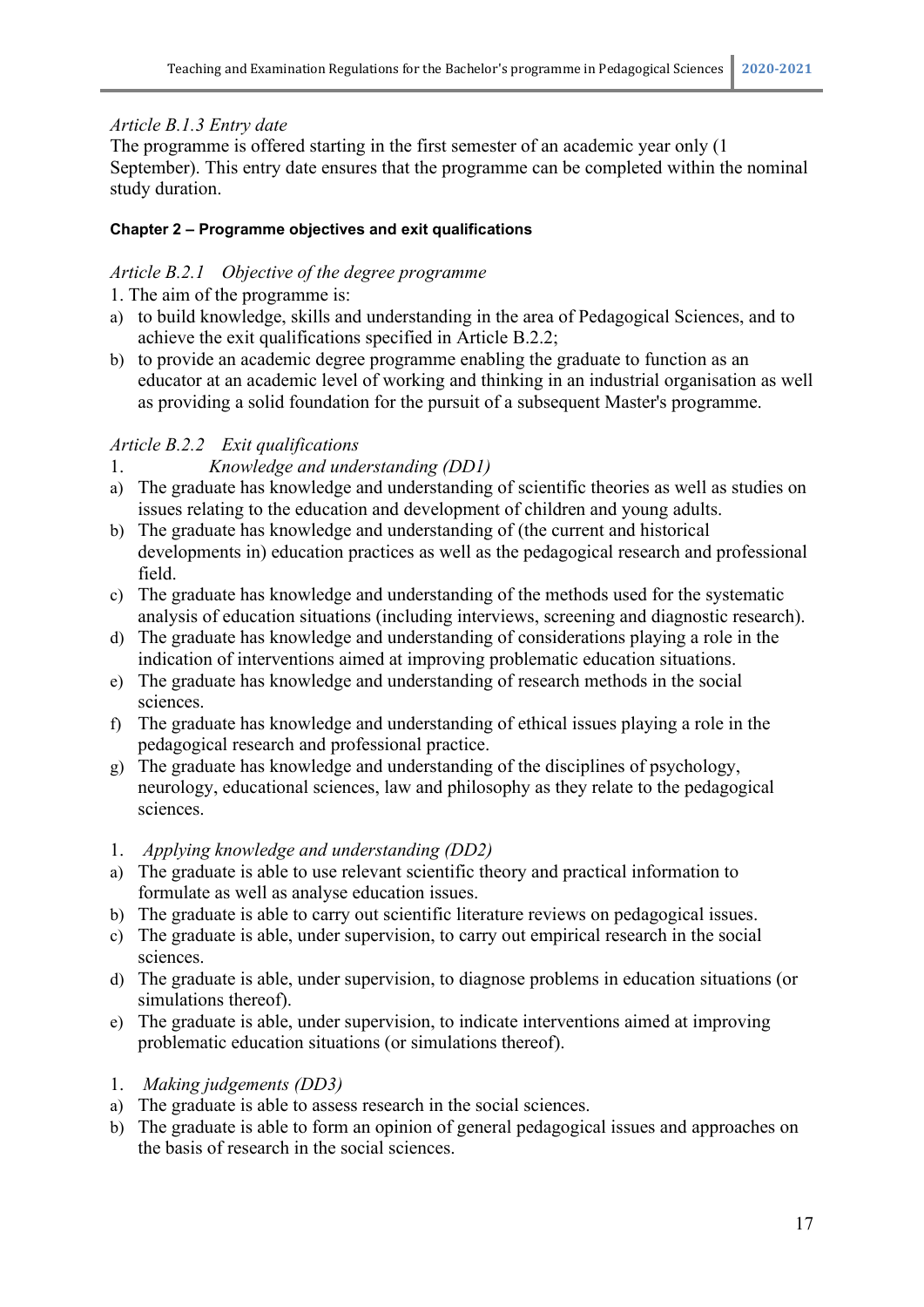- c) The graduate is able to form an opinion of specific problems from pedagogical professional practice on the basis of relevant practical information and research in the social sciences.
- d) The graduate is able to formulate and substantiate their own positions.
- e) The graduate is able to assess the substantiation of others' positions.
- **f)** The graduate has an open and critical mindset in respect of their own and others' positions.
- 1. *Communication (DD4)*
- a) The graduate is able to report on the analysis of or research into pedagogical issues in writing and orally, both to colleagues and simulated as well as actual clients and to a wider audience.
- **b)** The graduate is able to work independently and in a group.
- 1. *Learning skills (DD5)*
- **a)** The graduate is able to receive feedback, is capable of self-reflection, and is able to guide their own learning process and professional actions.
- b) The graduate has insight into their own skill set and is able to put these skills to use in a targeted manner.
- **c)** The graduate is able to deepen and broaden their interest in their own field independently.

#### **Chapter 3 – Further admission requirements**

#### *Article B.3.1 Further admission requirements*

- 1. Admission to the degree programme will require the following VWO subject cluster: Admission is automatically granted on the basis of any of the VWO subject clusters.
- 2. There are no additional requirements either for holders of a VWO certificate obtained according to the applicable regulations that are determined under or pursuant to the Secondary Education Act, a first-year diploma of higher professional education (HBO) or a certificate of the successful completion of the HBO final examination. The candidate is expected to have knowledge of mathematics at the VWO level in order to participate in the programme components successfully. This requirement will be explicitly communicated to all interested parties and preliminarily registered students in the information leaflets, information sessions as well as on the website.

#### *Article B.3.2 Entrance examination*

- 1. The entrance examination referred to in Section A relates to the following subjects at the school-leaving examination level:
	- Dutch, VWO school-leaving examination level;
	- Mathematics C, VWO school-leaving examination level;
	- English, VWO school-leaving examination level.
- 2. A candidate who is has a VWO certificate for one of the courses listed in Paragraph 1 will be exempted from assessment in the relevant course.
- 3. The proof that the entrance examination (*colloquium doctum*) has been passed will only provide entitlement to admission to the intended programme or programmes for the academic year after the examination was taken.

## *Article B.3.3 Dutch-language requirements for Dutch-language Bachelor's programmes*

1. The requirement can be met through the successful completion of the state examination for Dutch as a Second Language, Exam II (NT2 II). Students whose prior education was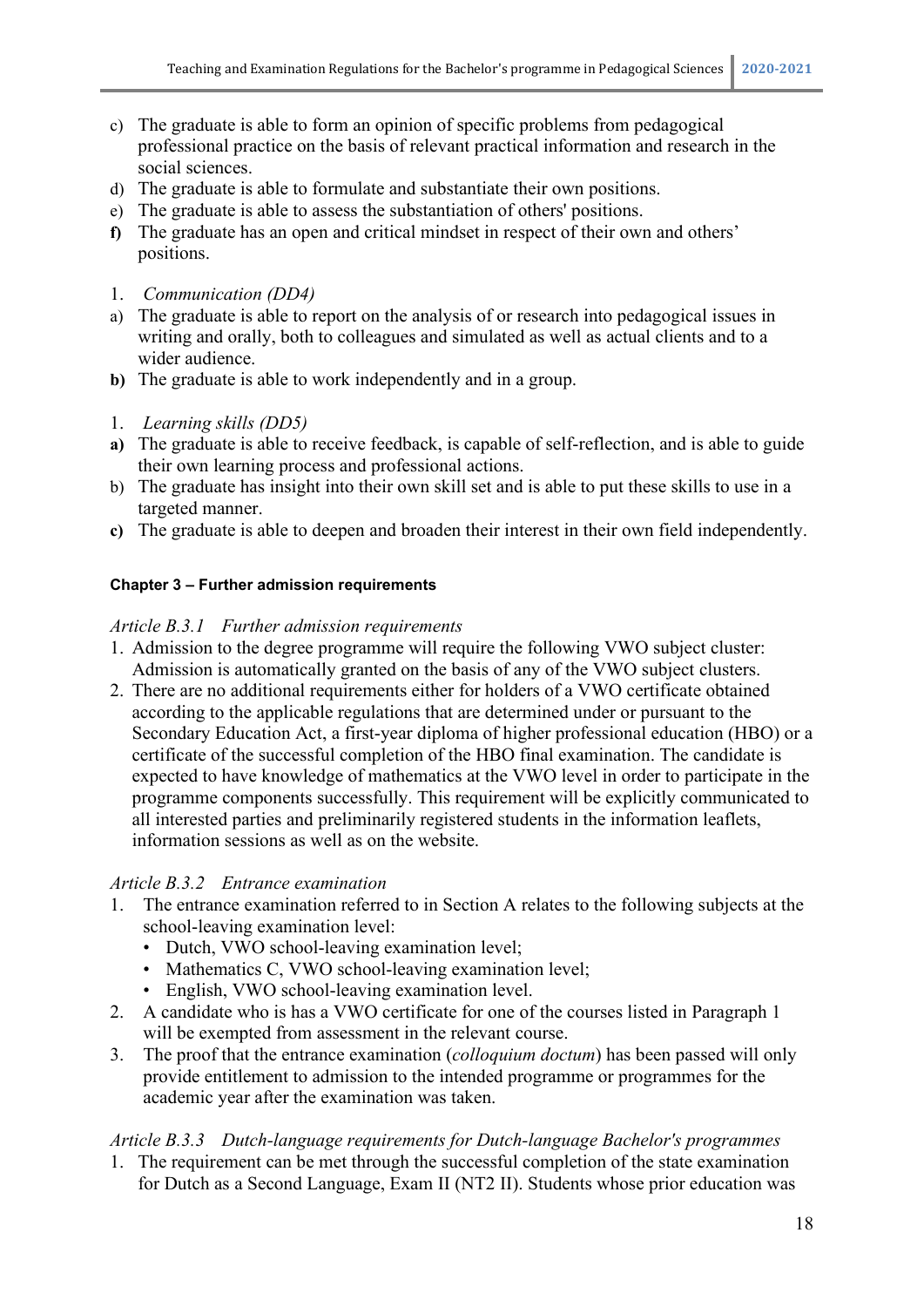not in a Dutch-speaking country must demonstrate that they have a sufficient command of the Dutch language in order to ensure that they will be able to pursue academic education in the Dutch language successfully.

2. Holders of foreign diplomas must also meet the requirement for a sufficient command of the English language. They do so if they meet the UvA's general English proficiency requirements; see https://www.uva.nl/en/education/bachelor-s/how-to-apply/dutch-taughtprogrammes/prior-education-non-dutch/english-language-requirements/english-languagerequirements.html.

## *Article B.3.5 Admissions procedure*

- 1. Students who enrol in the degree programme must follow the procedure as described in the [2020-2021 Enrolment Provisions..](https://www.uva.nl/over-de-uva/over-de-universiteit/regelingen-en-reglementen/onderwijs/onderwijs.html)
- 2. Students who enrol in the degree programme are required to participate in UvA Matching.

## **Chapter 4 – Curriculum structure**

## *Article B.4.1 Composition of the degree programme*

- 1. The degree programme consists of a full-time, three-year programme comprising 180 ECTS, of which 150 ECTS consist of required units of study within the student's own field of study and 30 ETCS consist of electives. Detailed provisions for the electives are set out in Article B.4.4.
- 2. The following standards are used in order to calculate the workload:
	- One credit equals 28 hours of study activities.
	- *Participation in courses:* Course participation will involve a minimum of 21 contact hours per 6-ECTS component, with the exception of the thesis component.
	- *Literature study:* For Year 1 course components, the standard is 5 pages with an average degree of difficulty per hour. For Year 2 and Year 3 course components, the standard is 6 pages per hour.

## *Article B.4.2 Compulsory units of study*

The degree programme comprises a package of compulsory and optional units of study. The degree programme has the first semester of the first year in common with the degree programme in Education Sciences. The first year consists of the following course components and accompanying workloads.

| Name of unit of study          | Course Catalogue<br>number of unit of | Number of<br>credits | Semester,<br>period | Level |
|--------------------------------|---------------------------------------|----------------------|---------------------|-------|
|                                | study                                 |                      |                     |       |
| Introduction to Pedagogical    | 70110113AY                            | 6                    | $1, 1$ and $2$      |       |
| Sciences                       |                                       |                      |                     |       |
| Research Method                | 70110101AY                            | 6                    | 1, 1                |       |
| Introduction to Education      | 70110114AY                            | 6                    | 1, 1 and 2          |       |
| Sciences                       |                                       |                      |                     |       |
| <b>Descriptive Statistics</b>  | 70110102AY                            | 6                    | 1, 2                |       |
| Professional Skills I          | 70110174DY                            | 3                    | 1, 3                |       |
| Testing and Measuring          | 70110103DY                            | 3                    | 1, 3                |       |
| Developmental Psychology       | 70110161AY                            | 6                    | 2,1                 |       |
| Family and Nuclear Family      | 70110181AY                            | 6                    | 2, 1                |       |
| Educational Ideals, Rights and | 70110153CY                            | 9                    | 2, 2 and 3          |       |

First year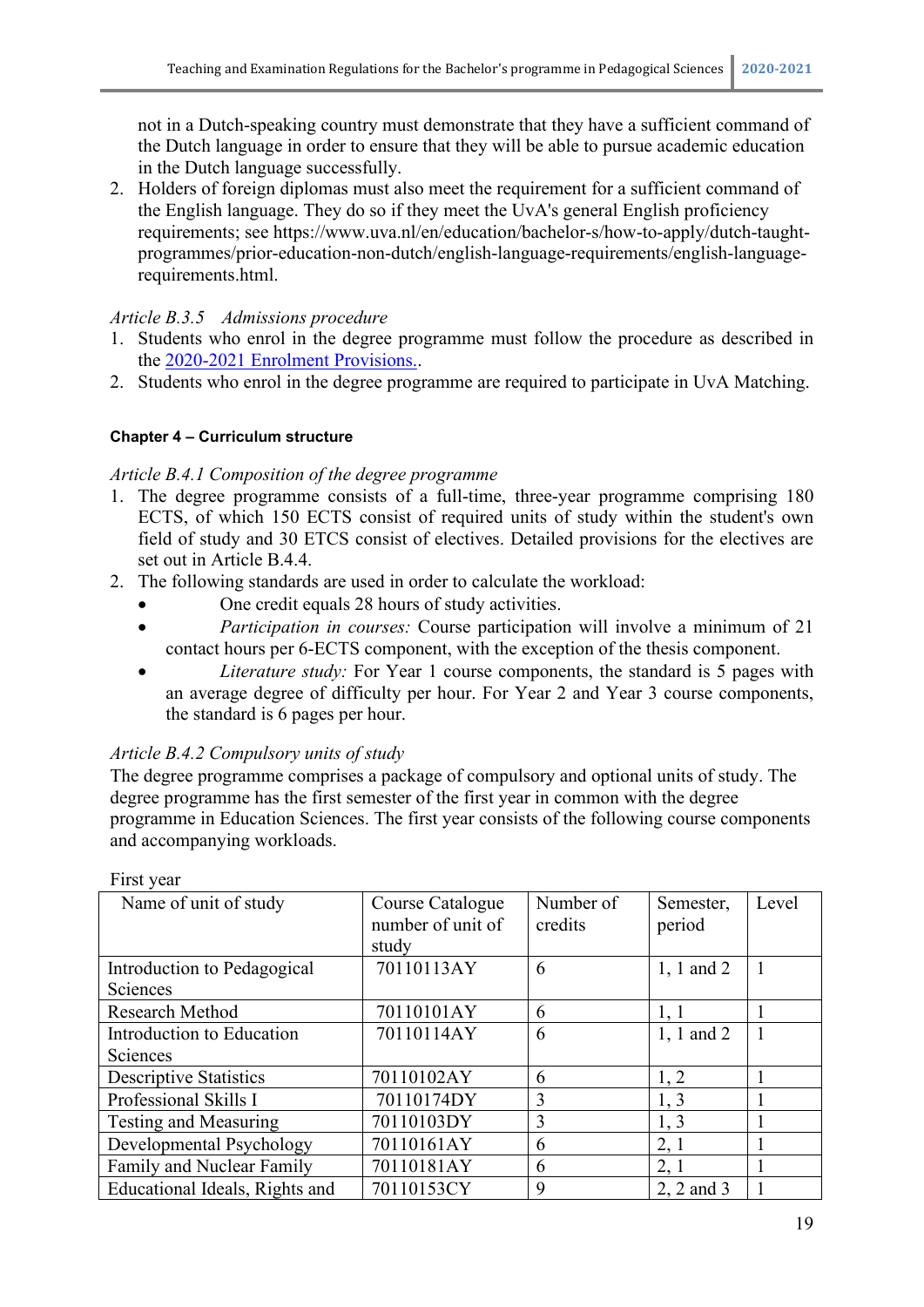| Ethics                          |            |             |               |  |
|---------------------------------|------------|-------------|---------------|--|
| Policy and Organisation of      | 70110121AY | $\mathbf b$ |               |  |
| <b>Education and Assistance</b> |            |             |               |  |
| Personality Theory              | 70110162DY |             |               |  |
| Academic Skills                 |            |             | $1, 1, 2$ and |  |
|                                 |            |             |               |  |
|                                 |            |             | $2, 1, 2$ and |  |
|                                 |            |             |               |  |

The second and third year are structured as follows:

A. General compulsory course components amounting to 90 credits;

B. Elective courses amounting to 30 credits.

A. General compulsory course components

This category consists of the following course components and accompanying workloads.

#### Second year

| Name of unit of study            | Course Catalogue  | Number of | Semester, | Level          |
|----------------------------------|-------------------|-----------|-----------|----------------|
|                                  | number of unit of | credits   | period    |                |
|                                  | study             |           |           |                |
| Learning at School               | 70120231AY        | 6         | 1, 1      | $\overline{2}$ |
| <b>Professional Educators</b>    | 70120226AY        | 6         | 1, 1      | $\overline{2}$ |
| <b>Brain and Behaviour</b>       | 70120241AY        | 6         | 1, 2      | $\overline{2}$ |
| Psychopathology                  | 70120256AY        | 6         | 1, 2      | $\overline{2}$ |
| Professional Skills II           | 70120274DY        | 3         | 1, 3      | $\overline{2}$ |
| Qualitative Research             | 70120201DY        | 3         | 1, 3      | $\overline{2}$ |
| Friends and Free Time            | 70120216AY        | 6         | 2, 1      | $\overline{2}$ |
| Philosophy of Science            | 70120206AY        | 6         | 2, 1      | 2              |
| <b>Bachelor's Work Placement</b> | 70120270AY        | 6         | 2, 2      | $\overline{2}$ |
| <b>Inferential Statistics</b>    | 70120202AY        | 6         | 2, 2      | $\overline{2}$ |
| <b>Research Practice</b>         | 70120280AY        | 6         | 2, 3      | $\overline{2}$ |

## Third year

| Name of unit of study              | Course Catalogue  | Number of | Semester, | Level |
|------------------------------------|-------------------|-----------|-----------|-------|
|                                    | number of unit of | credits   | period    |       |
|                                    | study             |           |           |       |
| <b>Empirical Bachelor's Thesis</b> | 7013B3002Y        | 15        | $2, 1-3$  |       |
| Diagnostics                        | 70130310AY        |           | 2,        |       |
| Professional Skills III            | 7013B3001Y        |           | 2, 2      |       |
| Psychotherapeutic Movements        | 70120320DY        |           | 2, 3      |       |

*Article B.4.3 – Course components completed elsewhere*

- 1. Components completed elsewhere during the programme may only be incorporated into a student's examination programme with the permission of the Examinations Board.
- 2. Exemptions for course components completed at a higher education institution prior to beginning the Bachelor's programme may only be granted on the basis of Article 4.7 of Section A of these Regulations.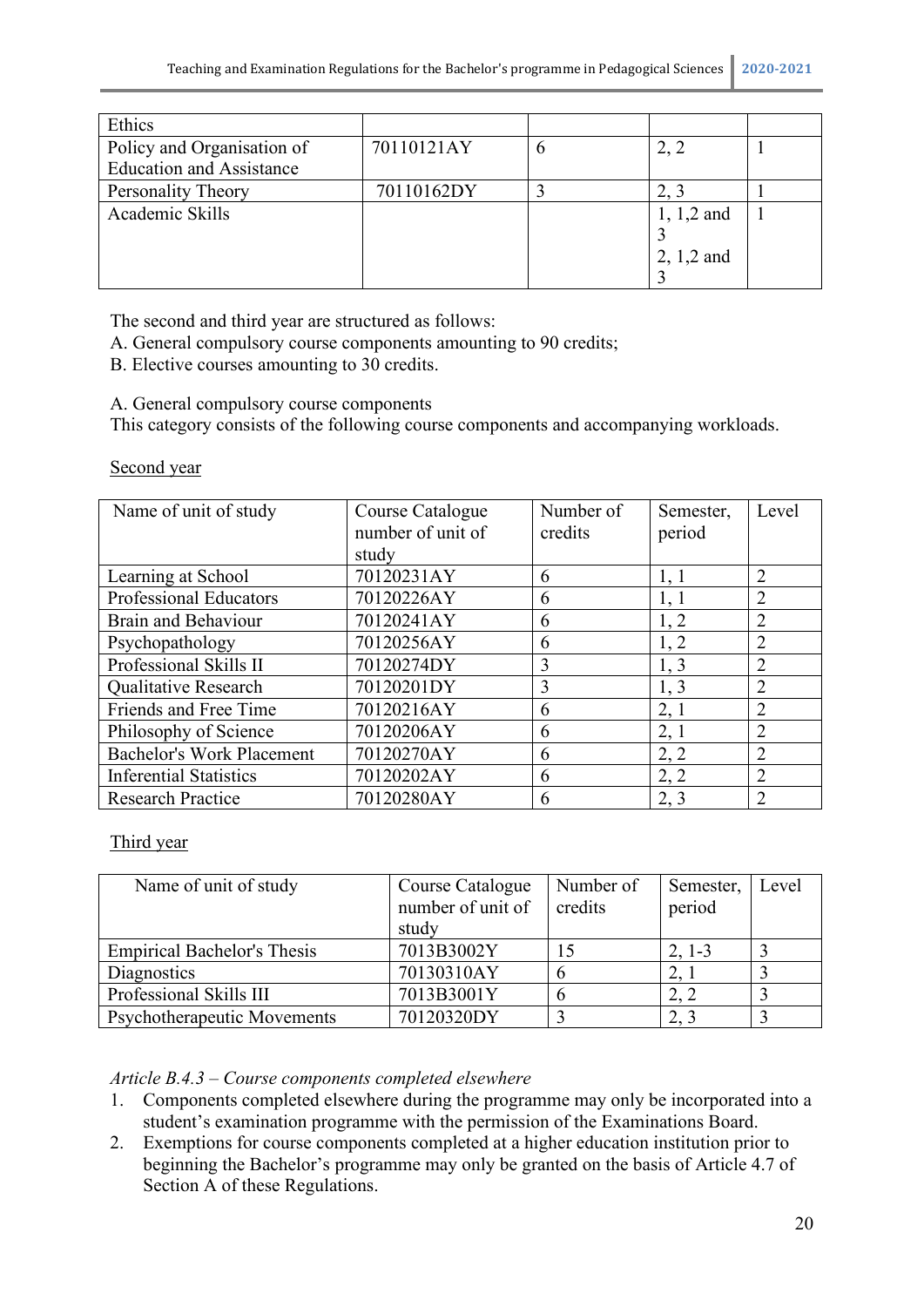#### *Article B.4.4 Electives*

Part of the third year of the curriculum comprises elective units of study.

- 1. The curriculum comprises a 30-credit elective programme.
- 2. Language courses and/or the first-year level units of study may not be used for the student's elective programme, except if they form part of a completed minor. A request for courses aimed at skill acquisition must be submitted to the Examinations Board for approval.
- 3. These components may be chosen from all of the second- and third-year components of the Bachelor's programmes offered by the Faculty of Social and Behavioural Sciences at the University of Amsterdam, without permission from the Examinations Board.
- 4. A request for units of study that do not meet the requirements laid down in Paragraphs 2 and 3 must be submitted in advance to the Examinations Board for approval.

#### *Article B.4.5 Minors and majors*

- 1. Any completed minor comprising 30 ECTS which is offered by the Faculty of Social and Behavioural Sciences can be used by a student for their 30-credit elective programme.
- 2. Students wishing to use minors offered by other universities or faculties for the 30-credit elective programme must obtain prior approval from the Examinations Board.
- 3. The minors offered by the degree programme are:

a) Violence (taught in English, 30 ECTS)

- Introduction: Setting the Stage for the Study on Violence (6 ECTS)
- Violence 1: Interpersonal Violence (6 ECTS)
- Violence 2: Group Violence (6 ECTS)
- Violence 3: Structural Violence (6 ECTS)
- The Violence Project (6 ECTS)

b) Children's Rights and Forensic Youth Care

- Innovation in Youth Assistance (6 ECTS)
- Quality and Effectiveness of Youth Care (6 ECTS)
- Juvenile Law (6 ECTS)
- Moral Development and Delinquency (ECTS)
- Judicial Intervention (6 ECTS)
- 4. The minors offered by the degree programme to students from other degree programmes are:

a) Studies of Child Rearing and Family Support (30 ECTS)

- Professional Educators (6 ECTS)
- Friends and Free Time (6 ECTS)
- Family and Nuclear Family (6 ECTS)
- Professional Skills II (3 ECTS)
- Educational Ideals, Rights and Ethics (9 ECTS)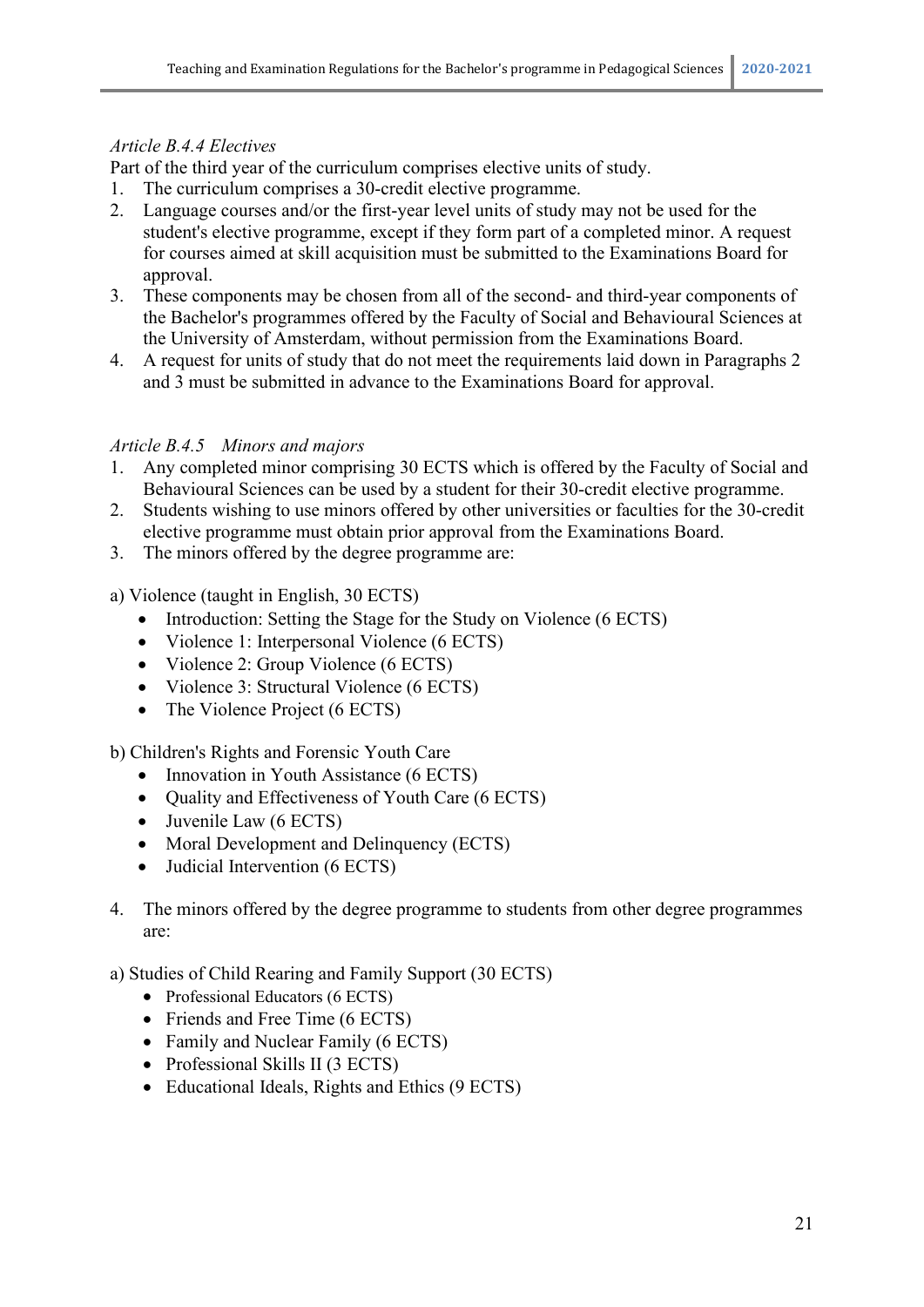- b) Child and Youth Care Sciences (30 ECTS)
	- Professional Educators (6 ECTS)
	- Learning at School (6 ECTS)
	- Brain and Behaviour (6 ECTS)
	- Psychopathology (6 ECTS)
	- Professional Skills II (3 ECTS)
	- Testing and Measuring (3 ECTS)

c) Comprehensive Child and Youth Care Sciences (60 ECTS)

- Learning at School (6 ECTS)
- Professional Educators (6 ECTS)
- Brain and Behaviour (6 ECTS)
- Psychopathology (6 ECTS)
- Professional Skills II (3 ECTS)
- Testing and Measuring (3 ECTS)
- Diagnostics (6 ECTS)
- Family and Nuclear Family (6 ECTS)
- Professional Skills III (6 ECTS)
- Developmental Psychology (6 ECTS)
- Personality Theory (3 ECTS)
- Psychotherapeutic Movements (3 ECTS)

d) Pre-Master's programme in Studies of Child Rearing and Family Support as a minor (30 ECTS)

- Professional Educators (6 ECTS)
- Research Method (6 ECTS)
- Friends and Free Time (6 ECTS)
- Descriptive Statistics (6 ECTS)
- Professional Skills II (3 ECTS)
- Testing and Measuring (3 ECTS)

e) Pre-Master's programme in Studies of Child Rearing and Family Support (60 ECTS) as a minor

- Professional Educators (6 ECTS)
- Research Method (6 ECTS)
- Friends and Free Time (6 ECTS)
- Descriptive Statistics (6 ECTS)
- Professional Skills II (3 ECTS)
- Testing and Measuring (3 ECTS)
- Family and Nuclear Family (6 ECTS)
- Inferential Statistics (6 ECTS)
- Ethics and Law in Education and Teaching (9 ECTS)
- Research Practice (6 ECTS)

f) Pre-Master's programme in Child and Youth Care Sciences as well as Forensic Child and Youth Care Sciences (30 ECTS) as a minor:

- Learning at School (6 ECTS)
- Research Method (6 ECTS)
- Psychopathology (6 ECTS)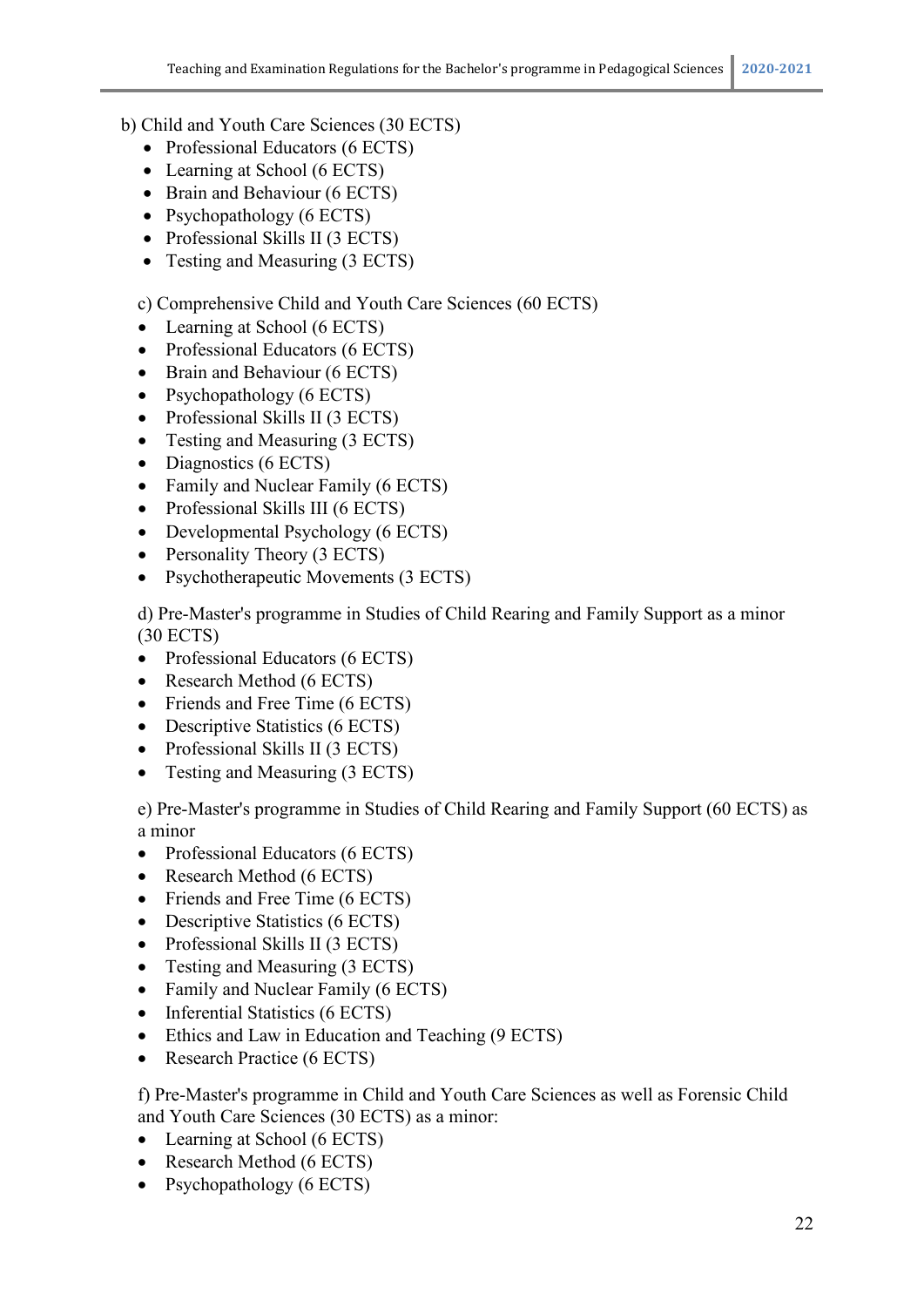- Descriptive Statistics (6 ECTS)
- Brain and Behaviour (3 ECTS)
- Testing and Measuring (3 ECTS)

g) Pre-Master's programme in Child and Youth Care Sciences as well as Forensic Child and Youth Care Sciences (60 ECTS) as a minor:

- Learning at School (6 ECTS)
- Research Method (6 ECTS)
- Psychopathology (6 ECTS)
- Descriptive Statistics (6 ECTS)
- Brain and Behaviour (3 ECTS)
- Testing and Measuring (3 ECTS)
- Diagnostics (6 ECTS)
- Inferential Statistics (6 ECTS)
- Professional Skills III (6 ECTS)
- Research Practice (6 ECTS)
- Psychotherapeutic Movements (3 ECTS)
- Oualitative Research (3 ECTS)

The content of the minors is indicated in the Course Catalogue.

- 5. Transitional arrangements in relation to these minors are set out in Appendix 2.
- 6. The major(s) offered by the degree programme to students of other degree programmes and the programme content are included in the Course Catalogue.
- 7. Admission to the minor in Children's Rights and Youth Care will require the student to have completed either their first year in the Faculty of Social and Behavioural Sciences or their first year in Law. Admission to one of the other minors will require the student to have obtained at least 42 ECTS of their first year in the Faculty of Social and Behavioural Sciences. The entry requirement for HBO students is that they must have completed at least two years of HBO study.

## *Article B.4.6 Free curriculum*

- 1. Subject to certain conditions, students have the option to compile a curriculum of their own choice which deviates from the curricula stipulated by the degree programme.
- 2. The composition of such a curriculum requires the prior permission of the Examinations Board.
- 3. The free curriculum will be compiled by the student from among the units of study offered by the University of Amsterdam, and must possess at least the scale, breadth and depth of a regular Bachelor's programme. It is the student's responsibility to ensure that the proposed programme will allow entry to at least one Master's degree programme. The student is not obliged actually to pursue that Master's programme.
- 4. The free curriculum must in any event meet the following requirements:
	- a) The first year has a workload of 60 credits and must be compiled as follows.
		- between 42 and 60 credits must be selected from the first-year programmes of one or more of the following degree programmes: Pedagogical Sciences, Education Sciences, Psychology, Sociology, Cultural Anthropology, Political Science, Philosophy, Communication Science, Interdisciplinary Social Sciences, Urban and Regional Planning, and Human Geography;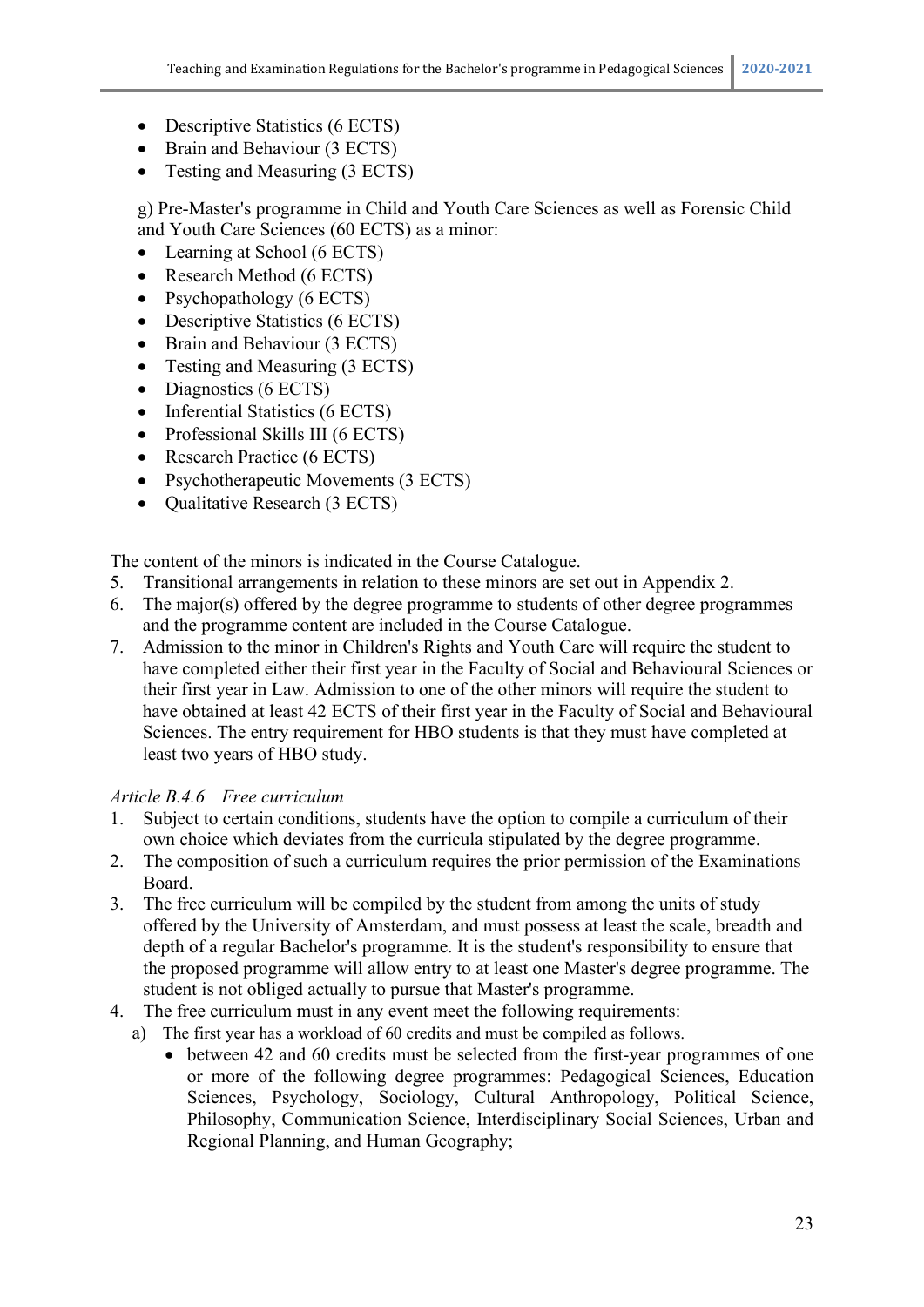• between 0 and 18 credits may be selected from the second- and third-year programmes of all degree programmes offered by the UvA or one of the other Dutch universities.

In the first year, a least 9 credits must be dedicated to methods and techniques (Methodology and Statistics) or material at a similar level as well as with the same content as the Research Method and Descriptive Statistics components from the first year of UvA's Pedagogical Sciences degree programme.

The following are regarded as the first year of the free curriculum:

- a programme assembled by the student subject to the conditions set out above;
- the first year of one of the aforementioned degree programmes, provided that methodology and statistics constituted a recognisable part of this programme as well as that this material was similar in terms of level and workload.
- b) The second and third year have a combined workload of 120 credits, and must be compiled as follows.

• at least 78 credits from the second- and third-year components of the degree programme. In principle, the student is free to choose their own components, provided that the following conditions have been met:

- approximately 39 credits are from the second Bachelor's year or above;
- approximately 39 credits are from the third Bachelor's year;

• no more than 42 credits from the second or third year are from other degree programmes provided by a Dutch university. The student is free to choose their own components, provided that the following conditions have been met:

- at least 21 credits are from the second Bachelor's year or above;
- at least 21 credits are from the third Bachelor's year.

There is a general condition that the following must be included in the second and third year:

- **Inferential Statistics (6 ECTS) and Research Practice (theoretical part comprising 3** ECTS) or (a) similar module(s) with a workload of at least 9 credits;
- **Philosophy of Science with a workload of at least 6 credits;**
- an empirical thesis with a workload of at least 15 credits.

The thesis must be on a pedagogically relevant topic and must be assessed by an examiner who is affiliated with the College.

The free curriculum must consist of a coherent cluster that clearly shows the student's specific interests.

- c. The free curriculum of the Academic PABO Amsterdam departs from the provisions in Paragraphs 2 and 3 above but has been approved by the Examinations Board as a programme for the free curriculum of a Bachelor's degree in Pedagogical Sciences. The AUAS components of the University PABO Amsterdam are governed by the Teaching and Examination Regulations of the AUAS PABO; the UvA components are governed by the Teaching and Examination Regulations of the Bachelor's degree in Pedagogical Sciences.
- d. If all of the examinations for the approved free curriculum in accordance with Article 4.6 of Section A of these Regulations have been completed successfully, the Bachelor's final examination will have been completed and the student can apply to graduate. The graduate will be awarded the 'Bachelor of Science' (BSc) degree.
- e. Graduates of degree programmes with a free curriculum will only be admitted to one of the Master's tracks of the subsequent Master's programme in Pedagogical Sciences with the approval of the Examinations Board.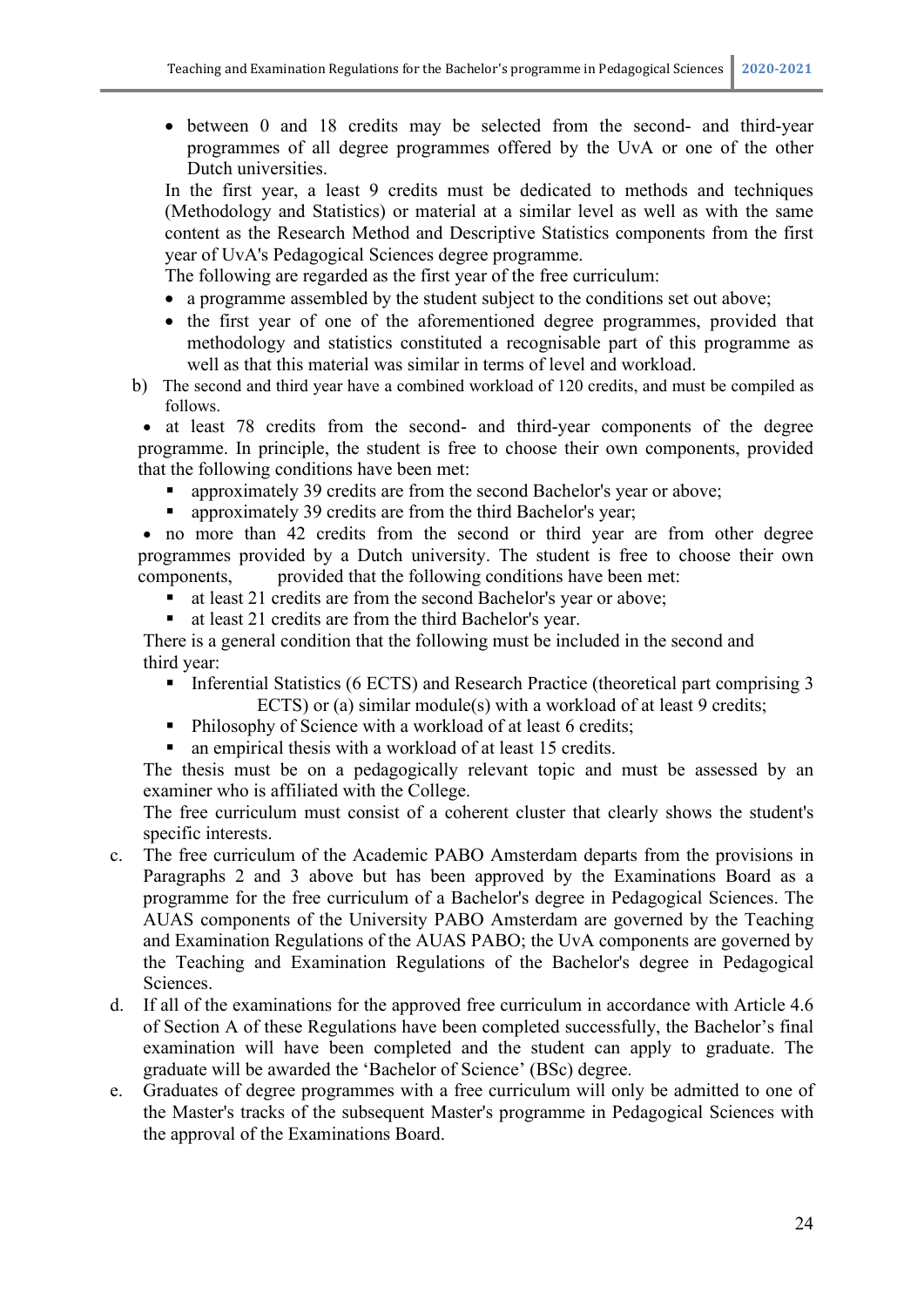## *Article B.4.7 Studying abroad*

- 1. All or part of the 30 ECTS credits allocated to the elective programme can be used for units of study taken at universities abroad which have been approved by the Examinations Board. See Article B.4.4.b for the requirements relating to the elective programme.
- 2. The degree programme offers students the opportunity to study abroad in the third academic year.
- 3. At POW, the International Office provides procedural advice as well as assistance to students wishing to take part in an exchange programme. The relevant procedures and possible destinations can be found on the website: http://student.uva.nl/pow/az/item/buitenland.html

#### **Chapter 5 – Teaching, assessment and examinations**

#### *Article B.5.1 Language of instruction*

- 1. The programme will be taught in Dutch and the tests will mostly be administered in Dutch.
- 2. Contrary to the provisions of Paragraph 1, the programme director can decide to offer and assess courses entirely or partly in English. This fact means that the Code of Conduct governing Foreign Languages at the University of Amsterdam and the provisions laid down in Section 7.2 of the WHW apply.
- 3. For compulsory courses, students who believe that they will be disadvantaged by assessments conducted in English are entitled to take the test in Dutch. Students must notify the lecturer accordingly upon commencement of the course so that appropriate measures can be taken.

## *Article B.5.2 Syllabus*

Each unit of study has a syllabus (which is made available via the digital learning environment of the component at least 14 days before the start date of the unit of study). The syllabus is prepared in accordance with POW's standard guidelines and contains at least the following information:

- a. general information about the unit of study, such as the title, content and teaching method of the unit of study;
- b. the educational objectives of the units of study and the way that they relate to the exit qualifications of the degree programme;
- c. the entry requirements which apply to the unit of study;
- d. the best-efforts obligation which applies to the unit of study;
	- i. rules for participation in courses and attendance, to the extent that they depart from the provisions of the Teaching and Examination Regulations in this respect;
	- ii. rules for the schoolwork and *assessment* work to be carried out by the student;
- e. activities which are expected of the student;
- f. key changes to courses in response to student evaluations;
- g. the feedback method used;
- h. the *assessment* method (assessment format) used, including the applicable data and/or deadlines and language;
- i. the manner in which the final mark is determined, including the weight of the *assessment* components;
- j. the criteria used in the assessment;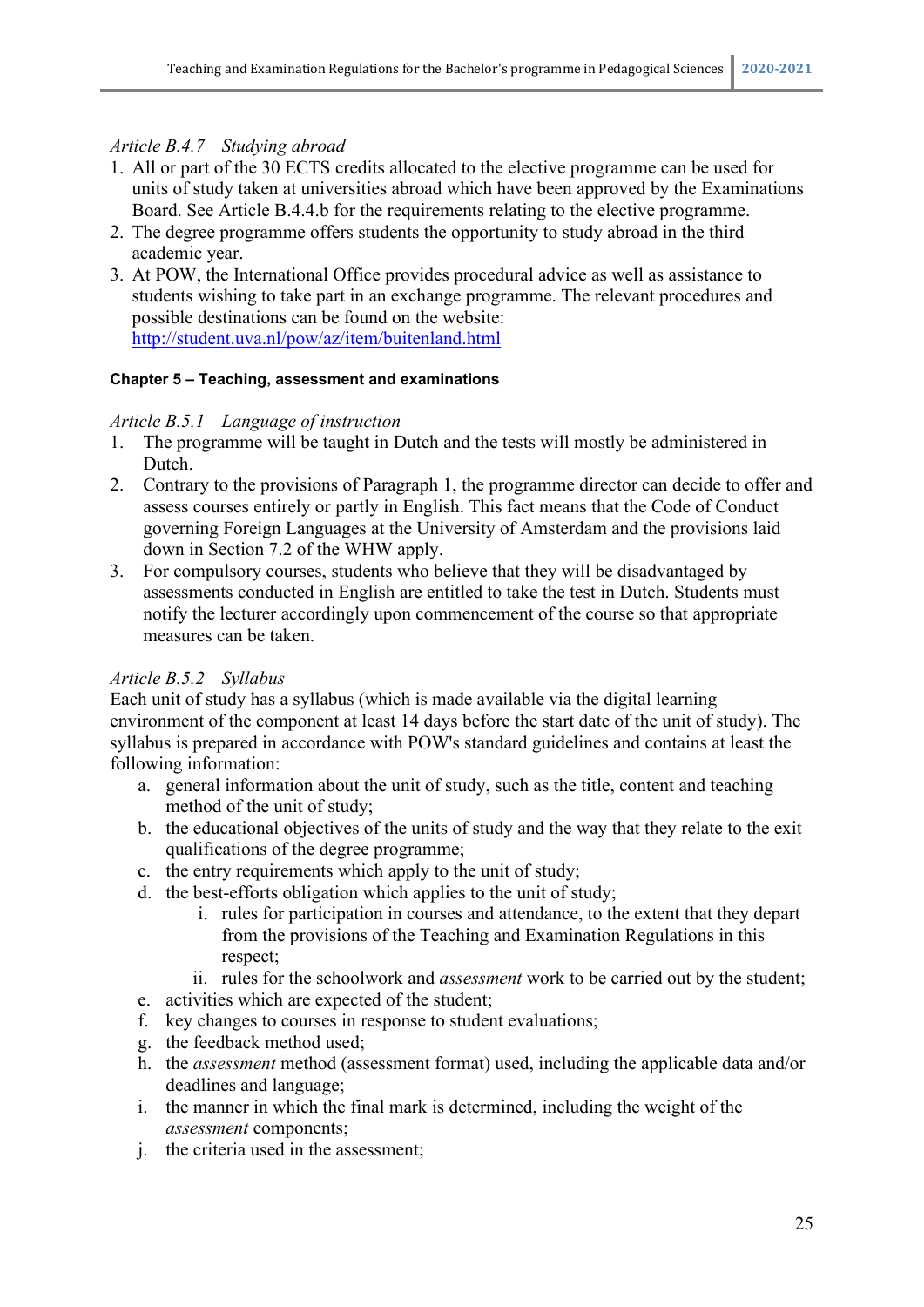- k. the way in which and time at which inspection in the case of *tests* (post-exam discussions in the case of *examinations*) as well as resit/resubmission opportunities are provided;
- l. the way in which written essays must be handed in, also with a view to plagiarism checks;
- m. the literature (materials) to be used and tested in the examination for the unit of study;
- n. the date on which the final mark will become available;
- o. a reference to the Regulations [http://student.uva.nl/pow/shared/studentensites/uva](http://student.uva.nl/pow/shared/studentensites/uva-studentensite/nl/az/fraude-plagiaat-en-bronvermelding/plagiaat-en-fraude)[studentensite/nl/az/fraude-plagiaat-en-bronvermelding/plagiaat-en-fraude;](http://student.uva.nl/pow/shared/studentensites/uva-studentensite/nl/az/fraude-plagiaat-en-bronvermelding/plagiaat-en-fraude)
- p. the key findings of the course evaluation, or a reference to them.

#### *Article B.5.4 Participation in courses and rules for priority admission*

1. In principle, each student enrolled at the UvA may take part in the courses within the degree programme.

2. Students must register to participate in units of study offered. Registration in such cases can only take place during specifically designated periods. The registration periods and procedures for a unit of study will be established by the dean before 1 June and will be published on http://student.uva.nl/pow/content/az/vakaanmelding.

3. The College director can restrict participation in the degree programme's courses if:

- the student has not registered for the relevant component by the applicable deadline pursuant to Paragraph 2;
- the teaching method consists of a 'tutorial' or 'practical exercises' with assignments which form part of the examination for the component. It is not possible to take part in the final examination until prior assignments have been submitted and interim tests have been completed.

4. Admission to courses with limited capacity takes place based on previously established and published admission criteria and rules for priority admission, on the understanding that students enrolled in the degree programme are given priority when enrolling for courses in the compulsory part of their programme. If components are also offered in the evening, a regular Bachelor's student will generally take daytime courses and a pre-Master's student will generally take evening courses. A Bachelor's student can also take part in evening courses and a pre-Master's student in daytime courses, except if there is a lack of space. If there is a lack of space, Bachelor's students take priority for the daytime courses and pre-Master's students for the evening courses.

## *Article B.5.5 Further conditions for registration for units of study*

- 1. Students take 30 ECTS per semester, or the scheduled number of ECTS in that semester of the degree programme. If a student wishes to take more than 30 ECTS or than the scheduled number of ECTS in a given semester, they must first seek advice from the study adviser. Students who register for more than 30 ECTS or than the scheduled number of ECTS per semester without seeking advice about this matter from the study adviser may be deregistered from modules. The study adviser's recommendation is not binding
- 2. Registered students must attend the first meeting of the unit of study. Should they be unable to attend, they must contact the lecturer in advance. Students who fail to do so may be excluded from participation.

## *Article B.5.6 Participation in practical exercises and tutorial sessions*

1. If a unit of study involves participation in one or more tutorials/practicals, students will be required to attend these sessions in principle as well as to prepare thoroughly for all such sessions. The attendance requirement is explained in more detail within the programme syllabus for the unit of study.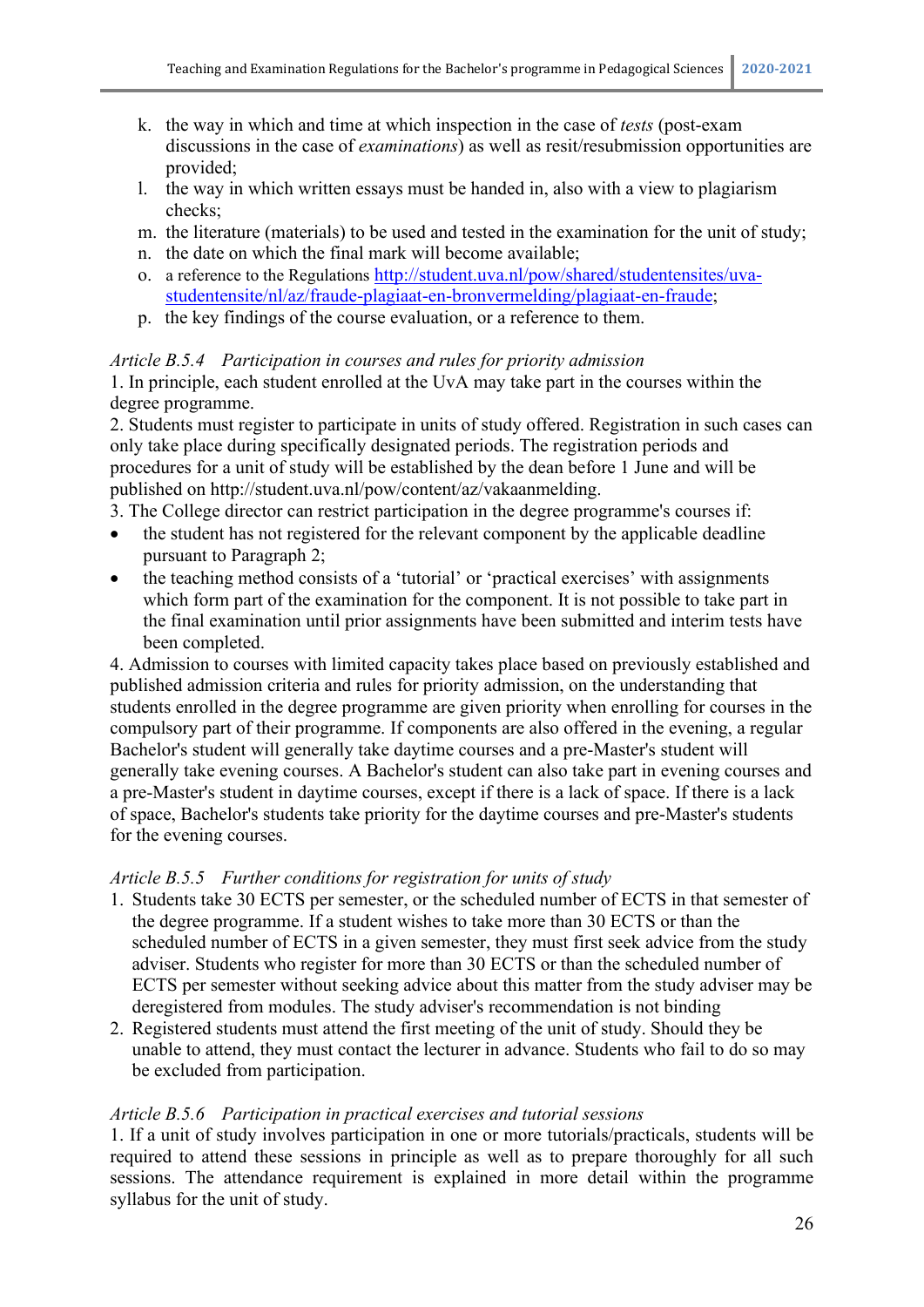2. If circumstances prevent students from attending a tutorial/practical, they must notify the lecturer accordingly, stating reasons for their absence.

3. If the student is unable to fulfil the attendance obligation due to circumstances, the lecturer will assess in what way the student can subsequently fulfil this obligation, after the student has provided a further explanation stating the reasons.

4. If a student disagrees with the decision of the lecturer as referred to in Paragraph 3, they may approach the Examinations Board.

5. The Examinations Board may make an exception to the attendance requirement based on a substantiated request that has been submitted by a student.

6. Completion of the assignments that form part of the practical exercises is an integral part of the final assessment of the component in question. If a student fails to participate sufficiently in the practical exercises, the Examinations Board may decide to issue them with an additional assignment or assignments.

7. The maximum group size for a practical will be 25 students per lecturer. The dean may agree to a different maximum at the substantiated request to this end from the College director.

| examination(s) for the refevant components. They are: |                   |         |                                    |  |
|-------------------------------------------------------|-------------------|---------|------------------------------------|--|
| Name of unit of study                                 | Course Catalogue  | Number  | Entry requirement $(s)$ :          |  |
|                                                       | number of unit of | of      |                                    |  |
|                                                       | study             | credits |                                    |  |
| Professional Skills II                                | 70120274DY        | 3       | Having passed Professional Skills  |  |
|                                                       |                   |         |                                    |  |
| <b>Bachelor's Work</b>                                | 70120270AY        | 6       | Having taken all components        |  |
| Placement                                             |                   |         | from the first year of the regular |  |
|                                                       |                   |         | programme                          |  |
| <b>Inferential Statistics</b>                         | 70120202AY        | 6       | Having passed Descriptive          |  |
|                                                       |                   |         | Statistics as well as Testing and  |  |
|                                                       |                   |         | Measuring                          |  |
| <b>Research Practice</b>                              | 70120280AY        | 6       | Having passed Descriptive          |  |
|                                                       |                   |         | Statistics as well as Testing and  |  |
|                                                       |                   |         | Measuring                          |  |
| <b>Empirical Bachelor's</b>                           | 7013B3002Y        | 15      | Having passed all components       |  |
| Thesis                                                |                   |         | from the first and second years of |  |
|                                                       |                   |         | the regular Bachelor's programme   |  |
| Professional Skills III                               | 7013B3001Y        | 6       | Having passed Professional Skills  |  |
|                                                       |                   |         | П                                  |  |

*Article B.5.7 Sequence of examinations*

1. Some examinations cannot be taken until after the student has passed or taken the examination(s) for the relevant components. They are:

- 2. There is no prescribed sequence for completing courses and examinations during the first year.
- 3. In order to take courses from the second and third year, there is a prescribed sequence for completing courses in the components from that phase. See the above schedule.
- 4. In order to start a Bachelor's work placement, all modules from the first year must have been taken. In other words, students must have received an SIS-registered mark for the examination and the academic assignment for all first-year modules. Doing a Bachelor's work placement abroad is a possibility, but only if it is done in the third year of the Bachelor's programme as an additional work placement (in addition to the required Bachelor's work placement component).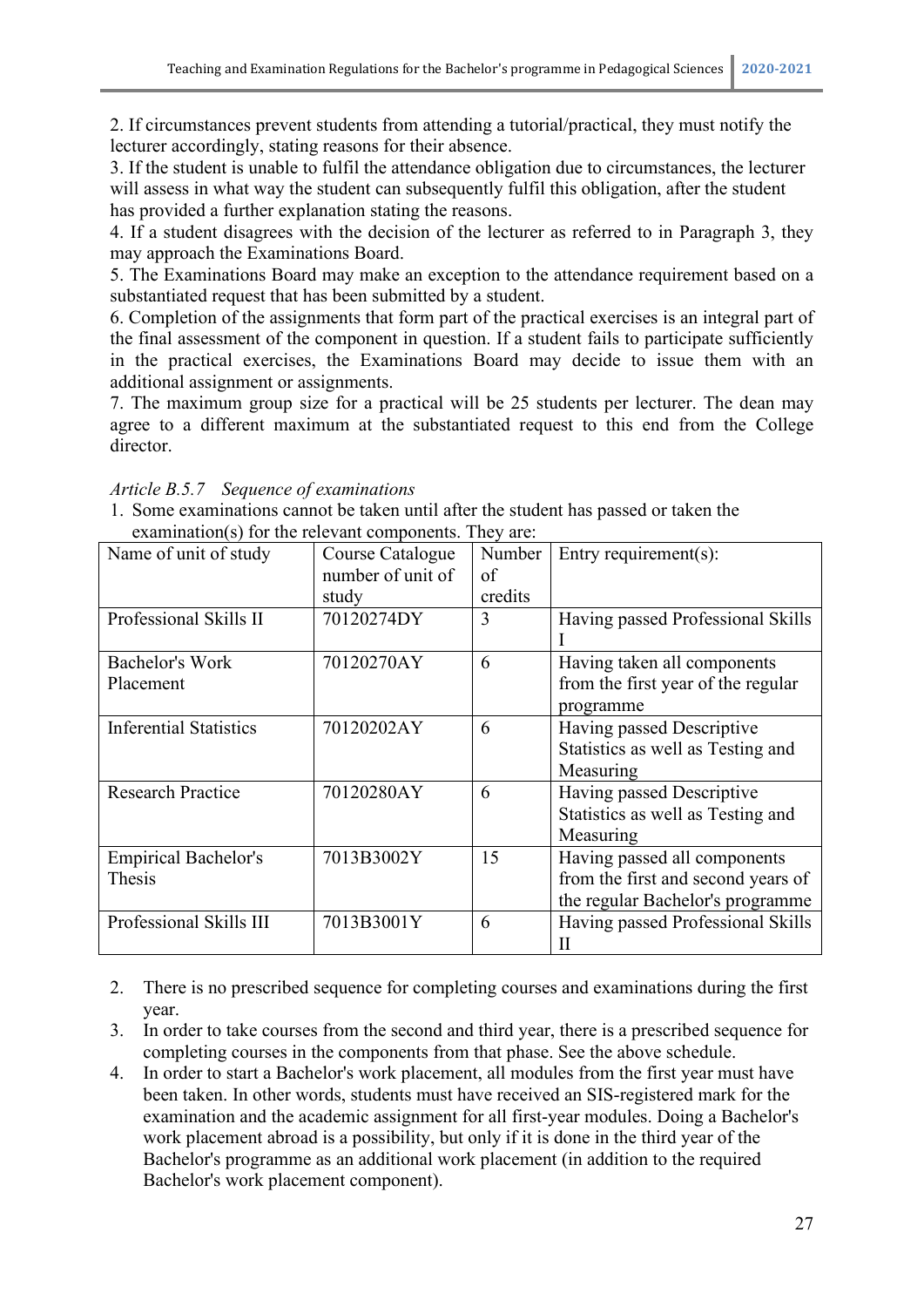- 5. Students may only take part in second-year units of study if they have successfully earned 42 ECTS in their first year.
- 6. If not all examinations from the first year of the degree programme have been successfully completed within a period of two enrolment years, it is not possible to take part in examinations from the second and third years of the Bachelor's programme until all components from the first year have been passed.
- 7. Students who are found not to meet the entry requirements for a unit of study referred to in Paragraph 3, based on the marks recorded in SIS, 15 days after the beginning of the relevant study period will be deregistered from the relevant unit of study. Participants who are still waiting for the results of a resit in order to meet the entry requirements will, at their request (through the study adviser), be granted an extension of their conditional admission to the relevant course until the final mark is announced. If the final mark is unsatisfactory, they will subsequently be excluded from participation.
- 8. In exceptional cases such as a study completion delay, the Examinations Board may deviate from the entry requirements mentioned in this article at a student's reasoned request, with or without stipulating conditions.

#### *Article B.5.8 Further conditions for registration for examinations*

1. Students will register for the first examination opportunity by registering for the component in question. The registration procedure is described on the website [www.student.uva.nl/pow](http://www.student.uva.nl/pow) in the A-Z list, under Course and examination registration. Participation in the examination may be refused if the student does not register or fails to register in time.

If a student has not successfully completed the first examination scheduled for the component, the Programme Administration will register them for a resit (if there is any) via the Student Information System (SIS).

2. Only those students who have met all enrolment and registration requirements, and who comply with the sequence of examinations in accordance with Article B.5.4, will be permitted to participate in the examinations of the Bachelor's programme.

#### *Article B.5.9 Further conditions for examination opportunities*

1. The examination resits take place in the period following the period of the examination.

2. No examinations are administered in August, with the exception of examinations scheduled in the context of a transitional arrangement.

3. If the assessment of a module comprises multiple assignments/sub-assignments for which individual passing marks must be obtained in order to pass the module, the assignments must be resat individually.

4. If the assessment of a module comprises individual interim tests and students miss one of the interim tests, these interim tests cannot be resat. The student can participate in the resit of the entire test. A resit of a test always covers the same material as the original test (if interim tests are not used) or multiple tests together.

5. In exceptional cases, the Examinations Board may depart from the conditions set out in Paragraph 3 by a substantiated decision at the student's request.

#### *Article B.5.10 Determination and announcement of assessment results*

1. Except as provided for in Article A.4.4, the maximum marking period is departed from in the first year of the degree programme in connection with the advice in relation to the BSA. In the first year of the Bachelor's degree, the examiner (coordinator of the component) determines the result of an examination component from the first year as soon as possible, but in any event within 10 working days after the day on which the examination or the last interim examination has been completed and immediately provides the Programme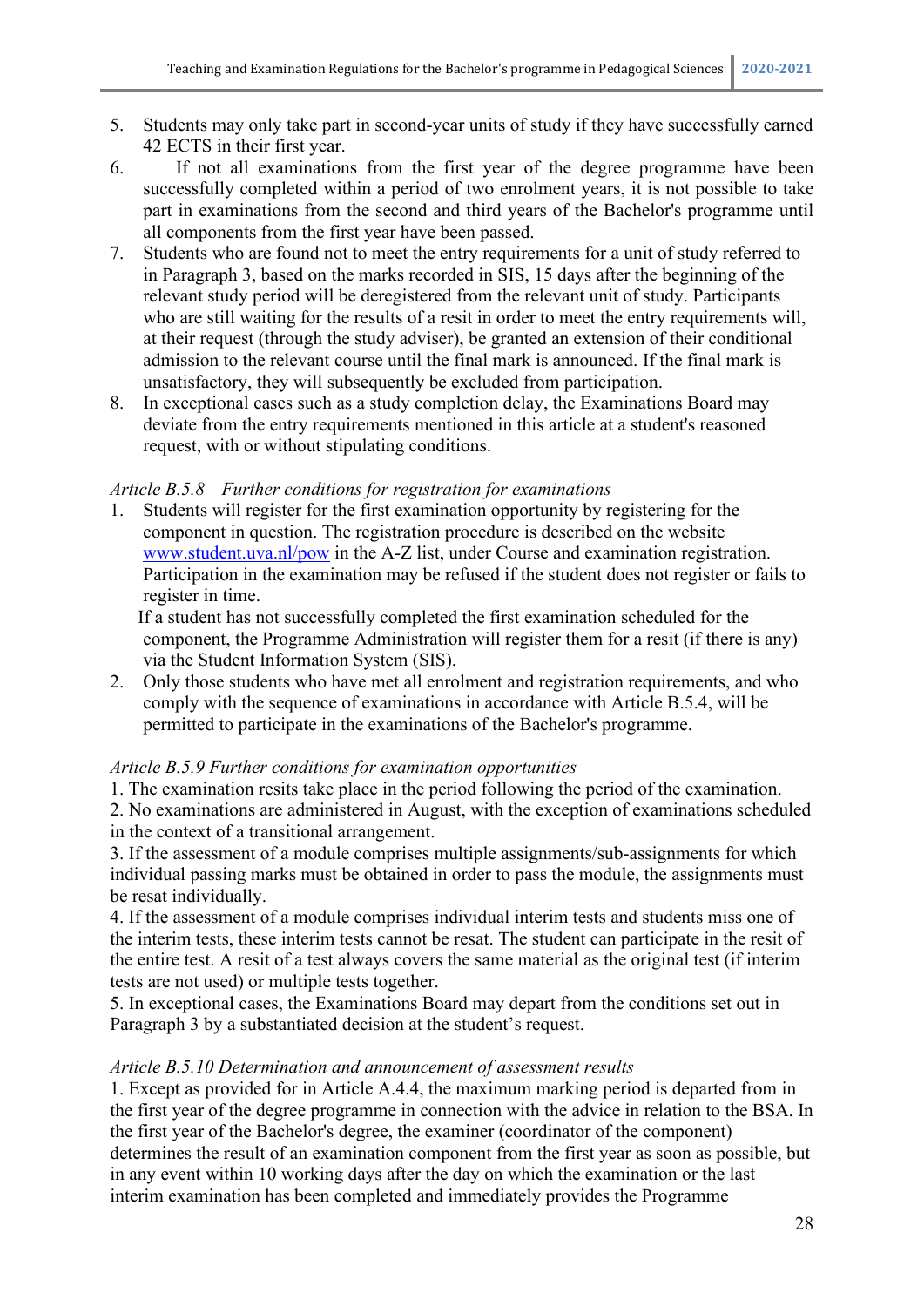Administration with an updated overview of the final results in the interest of announcing the results as well as sending the documentary evidence of the student's result. If the academic recess between Christmas and New Year's Day falls during the marking period, the result must be announced within 10 working days. In exceptional cases, the dean may grant permission to deviate from this time period. In the case of a resit, the result must be announced at least 10 working days prior to a possible resit; except in Period 6 of the first Bachelor's year, in which the result must be announced at least 5 working days prior to a possible resit.

2. Except as provided for in Paragraph 1 of this Article, the examiner (coordinator of the component) will determine the result of an examination component from Period 6 of the first Bachelor's year as soon as possible, but in any event within 5 working days after the day on which the examination or the last interim examination has been completed and immediately provides the Programme Administration with an updated overview of the final results in the interest of announcing the results as well as sending the documentary evidence of the student's result. In exceptional cases, the dean may grant permission to deviate from this time period. In the case of a resit, the result must be announced at least 10 working days prior to a possible resit; except in Period 6 of the first Bachelor's year, in which the result must be announced at least 5 working days prior to a possible resit.

## *Article B.5.11 Marks and other results*

1. Final marks from 5.1 through 5.9 are never assigned. A final mark of 6 or above will be considered a pass.

2. If an examination mark is the average of the marks of two interim tests, the examination mark must be a passing mark, but the marks obtained for the interim tests individually need not be passing marks.

## *Article B.5.12 Validity period of results*

1. Components (units of study) which have been completed successfully will be valid indefinitely.

2. In respect of modules for which a passing mark has been obtained but which no longer form part of the examination requirements, and for which no transitional arrangement has been reached that is included in these Regulations, the Examinations Board decides whether and to what degree the passed tests entitle the student to being granted an exemption from components of the current examination requirements.

3. If the final result of a module is based on an examination mark and a mark for an academic skills assignment, the partial results obtained will remain valid (please note: this provision does not apply to results obtained on an interim test).

## *Article B.5.13 Further conditions for exemption*

- 1. The Examinations Board determines whether to grant exemptions. It applies the guideline that the workload, level, educational objectives, assessment formats and teaching methods of the completed unit of study sufficiently correspond with a unit of study in the degree programme.
- 2. Units of study for which students are granted an exemption are designated with the letters 'VRIJ' in SIS.

## *Article B.5.14 Degree*

Students who have passed the final examination and met all other legal requirements will be awarded the degree of Bachelor of Science, abbreviated BSc. The degree awarded will be stated on the degree certificate. If it is a joint degree, this fact will be stated on the degree certificate.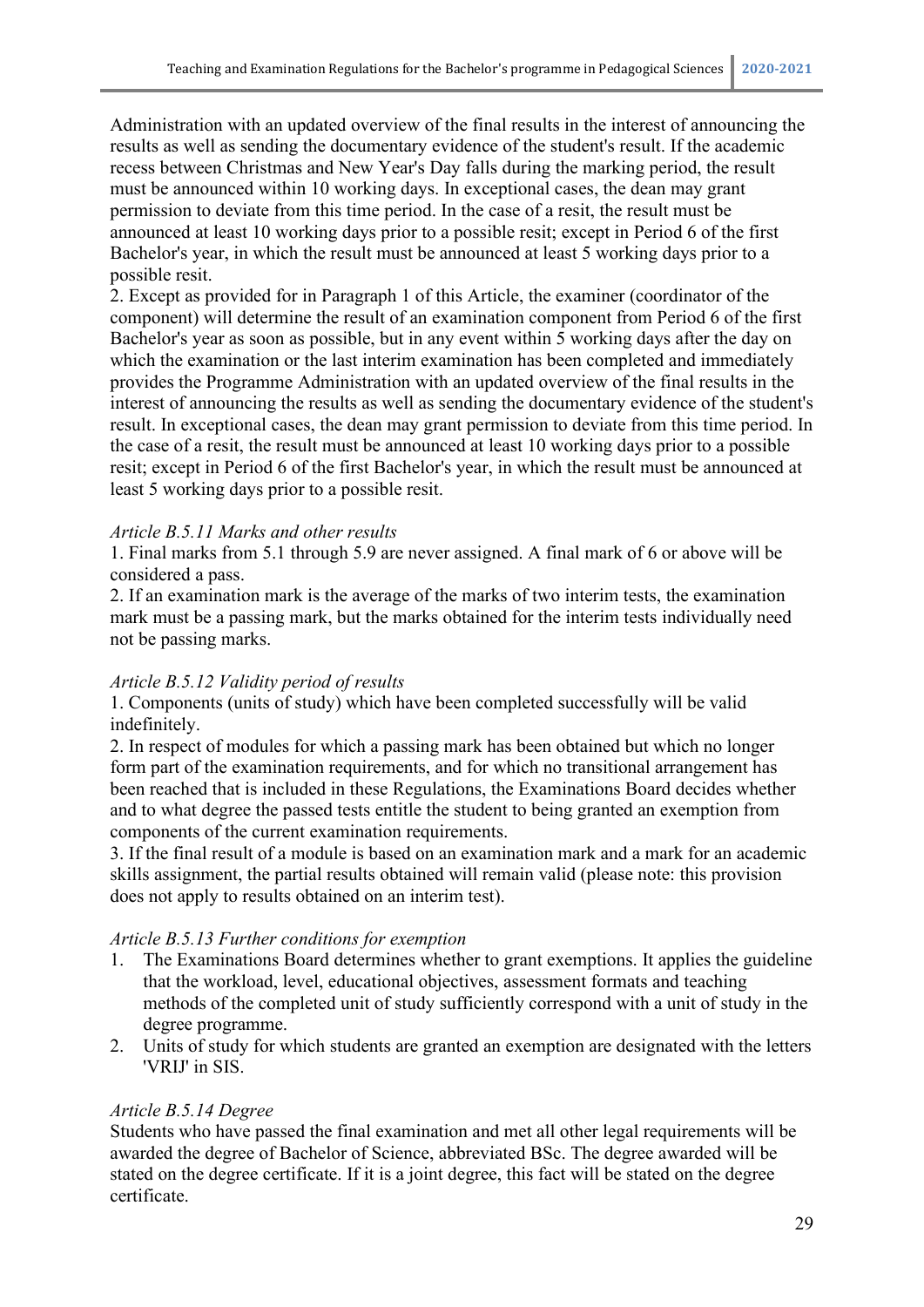## *Article B.5.15 Further conditions for degree certificate*

- 1. If a student completes the components referred to in Article B.4.2 and a number of extra components, the extra components will be included separately on the supplement to the degree certificate under the heading 'Extra components', oi approved by the Examinations Board.
- 2. In order to apply for the degree certificate referred to in this article, the Bachelor's student must have attained at least 16 colloquium credits. Colloquium credits can be obtained by attending colloquia: academic gatherings at which scientific research is discussed (e.g. graduation presentations, inaugural lectures, doctorate conferrals, lectures or conferences). These 16 credits must be attained as follows:
	- MSc thesis presentation within POW 10;
	- doctorate conferral/inaugural lecture 2;
	- lectures or conferences organised by POW lecturers or Comenius 4.

The Examinations Board may award attendance of presentations, conferences or symposiums with one colloquium credit. Also see www.student.uva.nl/pow (under Agenda).

3. The student must apply for their own diploma in SIS. The Examinations Board may actively issue a degree certificate to a student who meets the requirements of the exam, as intended in Paragraph 1, unless this student has submitted a request for postponement. The student will be notified – in a timely fashion – of the Examinations Board's intent to proceed to award the student a degree certificate, as referred to in Paragraph 1. The procedure followed by the Examinations Board for awarding degree certificates is set out in the Rules and Guidelines for the Examinations Board.

## **Chapter 6 – Honours Programme**

#### *Article B.6.1 Honours track*

- 1. A student may be admitted to an Honours track. This track is open to students who are taking a normal study load, have obtained an average weighted mark of at least 7.0 and are able to demonstrate that they are motivated.
- 2. Requests for admission to an Honours track are assessed by the Examinations Board. In special cases, the Examinations Board may decide to admit a student who does not fully meet the requirements mentioned in Paragraph 1.
- 3. The study components of this programme are listed on the Honours certificate, which is appended to the degree certificate. This Honours certificate is awarded if:
	- the Honours track comprises at least 30 ECTS in addition to the regular 180-credit Bachelor's curriculum;
	- the student has completed the components of their own degree programme with an average weighted mark of 7.0;
	- the student has completed components of the Honours programme with a pass or with 'requirements met';
	- the student has completed the programme within the nominal time period (3 years);
	- preferably one interdisciplinary course component has been included in their programme.
- 4. The UvA Honours Programme and Certificate Regulations 2018 apply. See: http://www.uva.nl/over-de-uva/uva-profiel/regelingen-enreglementen/onderwijs/onderwijs.html
- 5. In exceptional cases, the Examinations Board may depart from the conditions set out in Paragraph 3 by a substantiated decision at the student's request.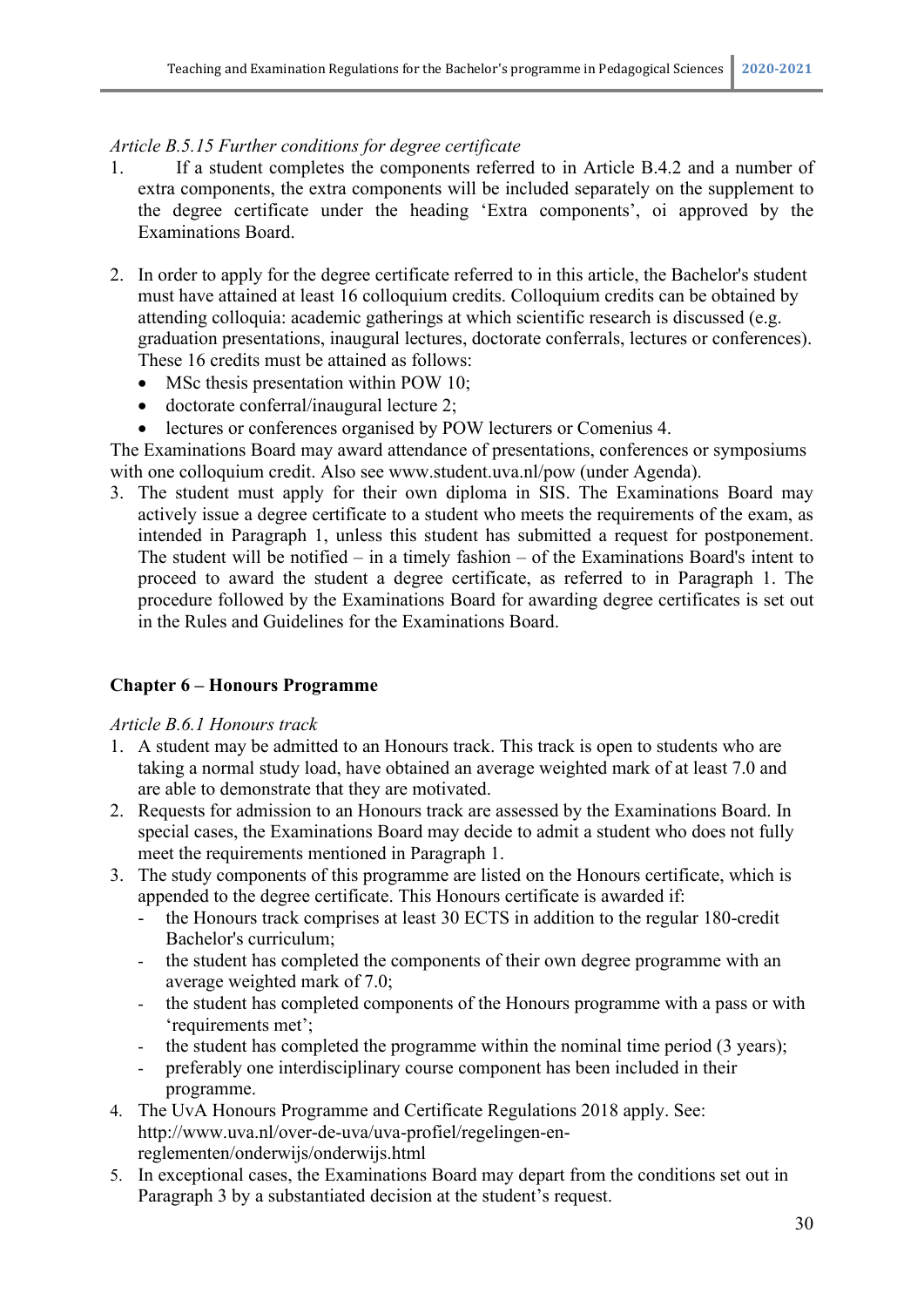#### 6. The degree programme offers special electives for Honours students

#### **Chapter 7 – Academic student counselling and advice regarding the continuation of studies**

#### *Article B.7.1 Academic student counselling*

- 1. The procedures in relation to study progress, academic student counselling and advice regarding continuation of studies are further elaborated as well as documented in a faculty procedure for the registration, verification and reporting of study progress.
- 2. Enrolled students, with the exception of external students (who may take examinations and use library and laboratory facilities but who may not attend lectures or apply for study grants), are eligible for academic student counselling. Forms of academic student counselling are specified on the UvA's website:

https://student.uva.nl/pow/contact/studieadviseurs/studieadviseur.html.

- 3. During the first year of their degree programme, students may request counselling from a mentor (tutorial lecturer). Each student will be offered two personal meetings with the mentor.
- 4. The College director will ensure that students registered for the educational components of the study programme receive supervision from lecturers in accordance with the relevant teaching standards within the department. The degree programme arranges for adequate group and/or individual supervision of the students during the thesis phase.

#### *Article B.7.2 (Negative) binding study advice*

- 1. First-year students who were enrolled in the degree programme on 1 February will receive binding study advice.
- 2. In order to obtain positive advice regarding continuation of studies, the student must have obtained at least 42 ECTS by the end of the first year of enrolment in the first year of the degree programme. A minimum of 50 ECTS (the standard applied by Amsterdam University of Applied Sciences) applies to students of the University PABO Amsterdam (UPvA).
- 3. Students who have not achieved the standard for positive advice regarding continuation of studies by the end of the first year of enrolment but who have obtained written permission from or on behalf of the dean to continue the programme, will again receive advice at the end of the subsequent academic year, taking account of the standard of 60 ECTS.
- 4. UPvA students who have obtained fewer than 50 ECTS by the end of the first year of enrolment in the first-year programme of the UPvA will receive negative advice regarding continuation of studies for the UPvA. These students may switch to the second year of the Bachelor's programme in Pedagogical Sciences, provided that they have obtained at least 42 ECTS, of which at least 21 ECTS were obtained from UvA units of study from the degree programme.
- 5. Students who receive binding negative study advice may therefore not enrol in the following Bachelor's programme offered by the faculty for the subsequent three academic years: Pedagogical Sciences.
- 6. It is the student's responsibility to submit documentary evidence to substantiate the notification concerning personal circumstances.
- 7. In order to receive positive advice, students who have exemptions amount to 18 ECTS or more must pass all the remaining courses from the first year of the degree programme from which they are not exempted.
- 8. The advice will be issued on behalf of the dean by the Examinations Board of the degree programme.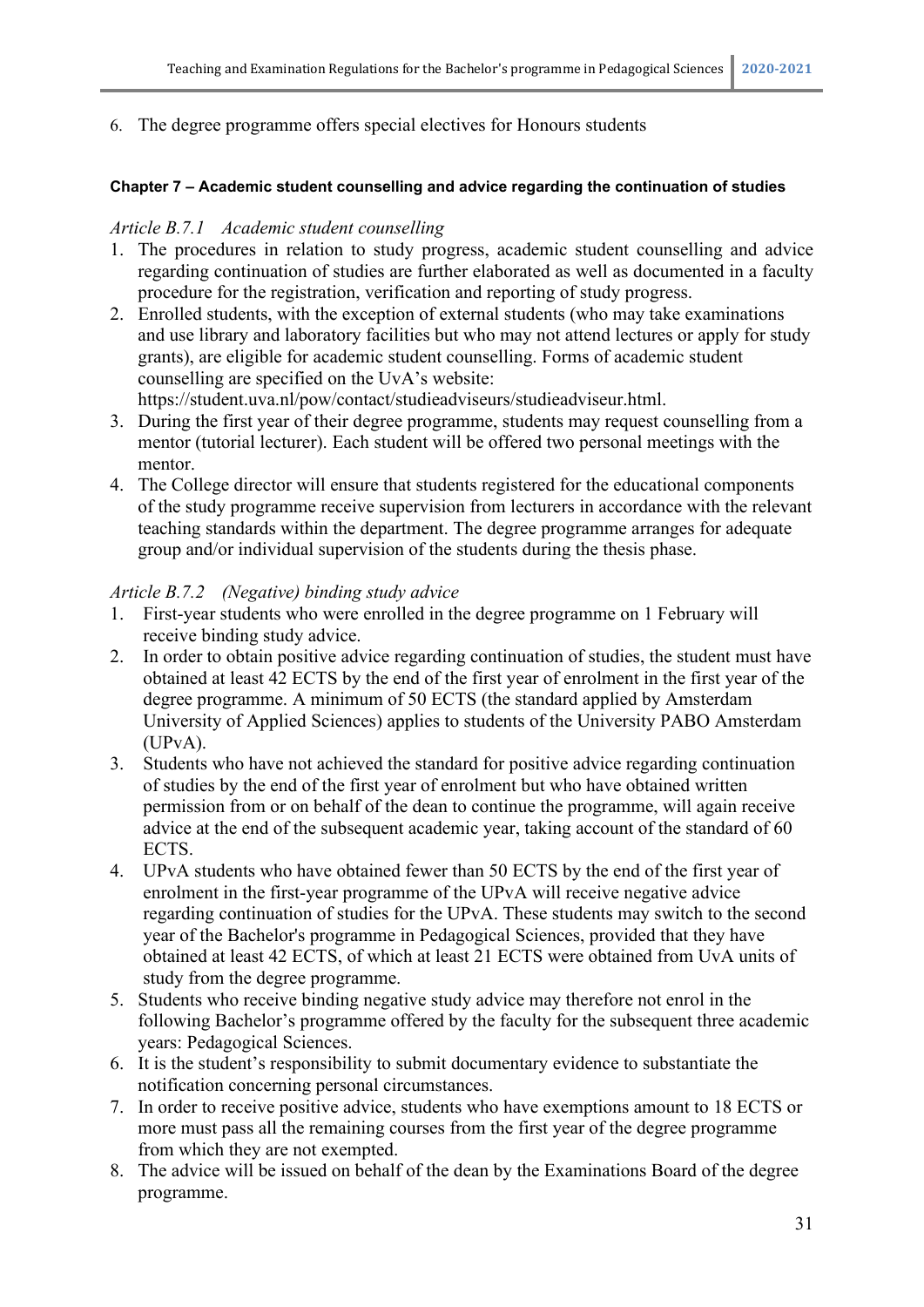#### **Chapter 8 – Teaching evaluation**

#### *Article 8.1 Teaching evaluation*

The degree programme is responsible for evaluating the quality of its education. The Faculty makes course evaluation reports available to this end. Additional forms of evaluation may be carried out at the programme's own discretion. The Programme Committee is entitled to receive all teaching evaluations and is expected to discuss them. The Programme Committee can also collect information about teaching quality by other means.

#### **Chapter 9 – Transitional and final provisions**

#### *Article B.9.1 Amendment and periodic review*

- 1. Amendments to Section B of the Teaching and Examination Regulations will be adopted by the dean after taking advice from the relevant Programme Committee. A copy of the advice will be sent to the FMG Works Council.
- 2. An amendment to Section B of the Teaching and Examination Regulations requires the consent of the FMG Works Council if it concerns components not related to the subjects of Section 7.13(2)(a-g) as well as Section 7.13(4) of the WHW. Components related to the subjects of Section  $7.13(2)(v)$  must be submitted to the FMG Works Council for consultation.
- 3. Amendments to the Teaching and Examination Regulations may only pertain to an academic year that is already in progress if it can be demonstrated that this amendment does not harm the interests of students.

#### *Article B.9.2 Transitional provisions*

- 1. The Regulations replace previous regulations. Contrary to the provisions of the applicable Teaching and Examination Regulations, students who started their degree programmes under previous Teaching and Examination Regulations will be subject to the following transitional arrangements:
	- for the 2020-2021 academic year, a transitional arrangement has been reached for the Bachelor's programme in Pedagogical Sciences, Bachelor's Thesis and Research Practical courses. This arrangement has been added as Appendix 1.

#### *Article B.9.3 Publication*

- 1. The dean will ensure proper publication of Sections A and B of these Regulations, as well as all amendments to them.
- 2. The Teaching and Examination Regulations will be published on the Faculty's website and are to be included in the Course Catalogue.

#### *Article B.9.4 Entry into force*

Section B of these Regulations comes into effect on 1 September 2020.

Adopted by the dean of the Faculty of Social and Behavioural Sciences on 28 May 2020

Consent and consultation of the Faculty Student Council, Consent of the FMG Works Council dated 28 May 2020 Consultation of the Programme Committee dated 2 March 2020